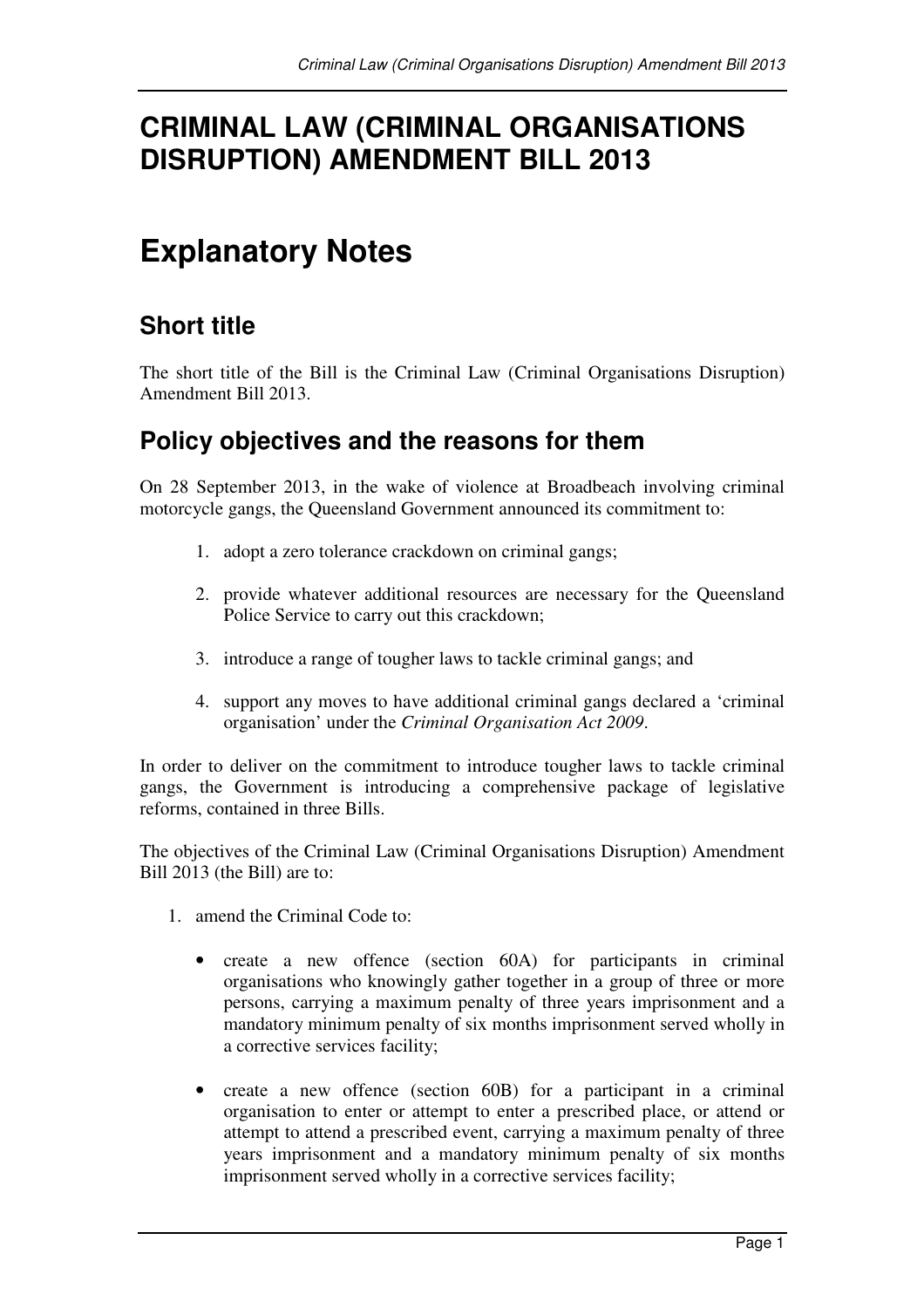- create a new offence (section 60C) for a participant in a criminal organisation to recruit another person to that organisation, carrying a maximum penalty of three years imprisonment and a mandatory minimum penalty of six months imprisonment served wholly in a corrective services facility;
- amend section 72 (affray) to create a circumstance of aggravation where the offender is a participant in a criminal organisation, with the circumstance carrying a maximum penalty of seven years imprisonment, and a mandatory minimum penalty of six months imprisonment served wholly in a corrective services facility;
- amend section 92A (misconduct in relation to public office) to insert a new circumstance of aggravation namely that the person who gained a benefit, directly or indirectly, was a participant in a criminal organisation, with the circumstance carrying a maximum penalty of 14 years imprisonment;
- amend section 320 (grievous bodily harm) to provide that where an offender who is a participant in a criminal organisation harms a police officer acting in execution of their duty, the mandatory minimum penalty is one year imprisonment served wholly in a corrective services facility;
- amend section 340 (serious assault) to provide that where an offender who is a participant in a criminal organisation assaults a police officer acting in the execution of their duty in circumstances attracting the maximum penalty of 14 years imprisonment, the mandatory minimum penalty is one year imprisonment served wholly in a corrective services facility; and
- amend section 408D(1) (obtaining or dealing with identification information) to insert a new circumstance of aggravation namely that the offender supplied the information to a participant in a criminal organisation, with the circumstance carrying a maximum penalty of seven years imprisonment;
- 2. amend the *Penalties and Sentences Act 1992* to provide that for certain offences committed by an offender who is a participant in a criminal organisation, the court must disqualify the offender from holding or obtaining a driver licence absolutely, or for a period, not less than three months, regardless of whether the offence was committed in connection with or arose out of the driving of a motor vehicle;
- 3. amend the *Bail Act 1980* to provide that where the court or police officer is satisfied that a defendant, who is charged with any offence, is a participant in a criminal organisation, then:
	- a mandatory condition of bail is that the defendant must surrender their passport or passports and must be detained until the condition is complied with; and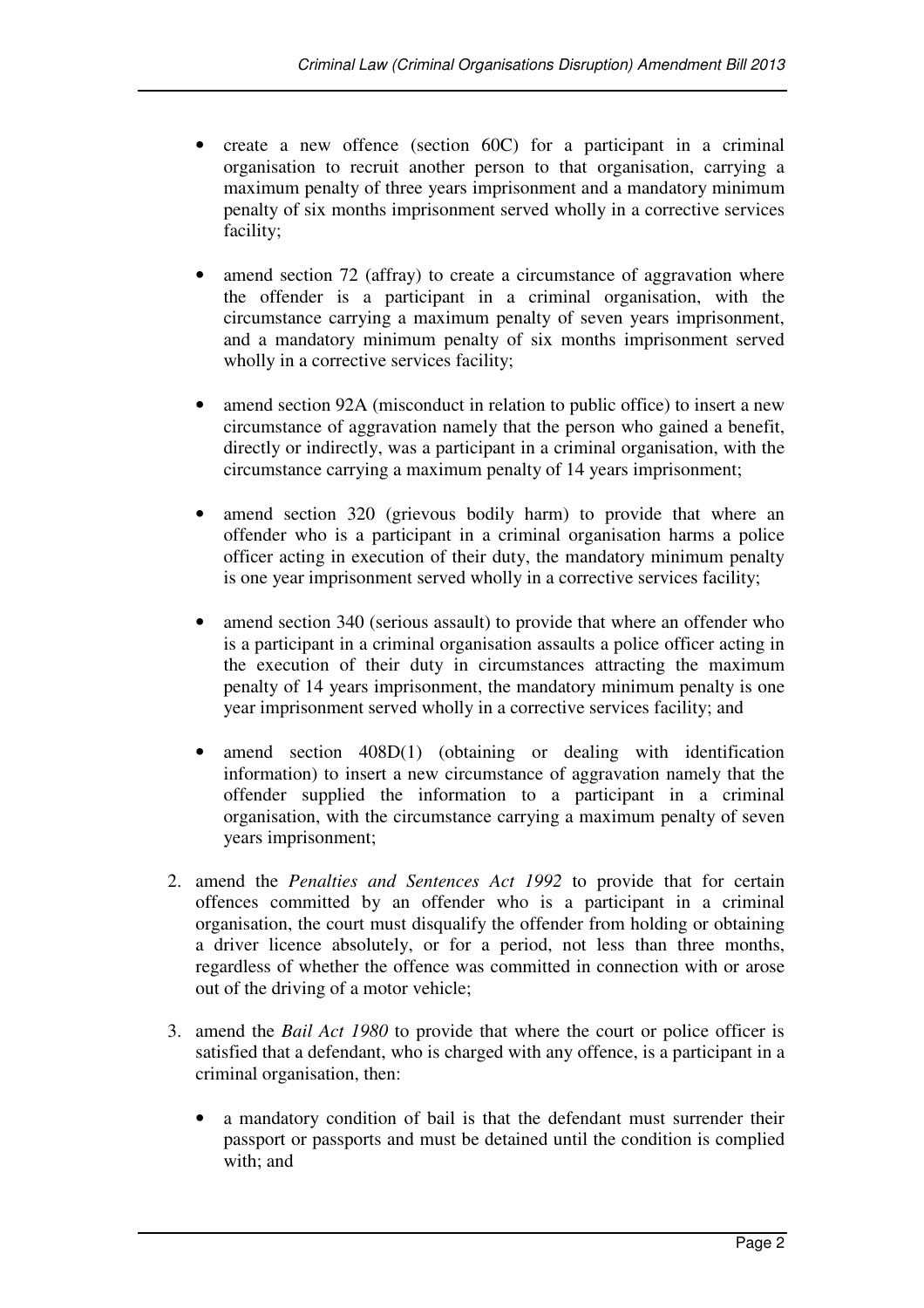- the defendant will be in a show cause situation, that is, the court or police officer shall refuse to grant bail unless the defendant shows cause why the defendant's detention in custody is not justified;
- 4. amend the *Crime and Misconduct Act 2001* to:
	- enable the Crime and Misconduct Commission (CMC) to hold hearings in support of its intelligence function about criminal organisations or participants in a criminal organisation;
	- create an immediate response function for the CMC to undertake a crime investigation/hearing (not just related to major crime) or to conduct an intelligence hearing into an incident that has threatened or may threaten public safety;
	- expand the exceptions to the 'use immunity' in section 197 to allow the use of information from any CMC investigation or hearing to be used in confiscation proceedings;
	- clarify that a 'reasonable excuse' does not include the person's fear (whether genuinely held or not) of retribution to the person (or someone else) or to property of the person (or to someone else's property), where that person is a participant in a criminal organisation and the crime investigation or intelligence hearing is about a criminal organisation or participant in a criminal organisation;
	- impose mandatory imprisonment for the punishment of contempt comprising: a term to be decided by the court for the first contempt; two and one half years for the second contempt; and five years for the third and any subsequent contempt, when the contempt involves a refusal to take an oath, answer a question or produce a stated document or thing at any CMC hearing;
	- authorise the CMC to request a police officer to detain a witness in contempt of the presiding officer pending the issue of a warrant of apprehension and the bringing of the person to court to deal with the contempt;
	- allow a Magistrate to issue an arrest warrant under section 167;
	- ensure the CMC is not obliged to disclose any intelligence information to a defendant for the purposes of a criminal prosecution under section 201; and
	- clarify that legal assistance for crime investigations that are approved under section 205 does not apply to crime investigations authorised under the immediate response function;
- 5. amend the *Police Powers and Responsibilities Act 2000* to: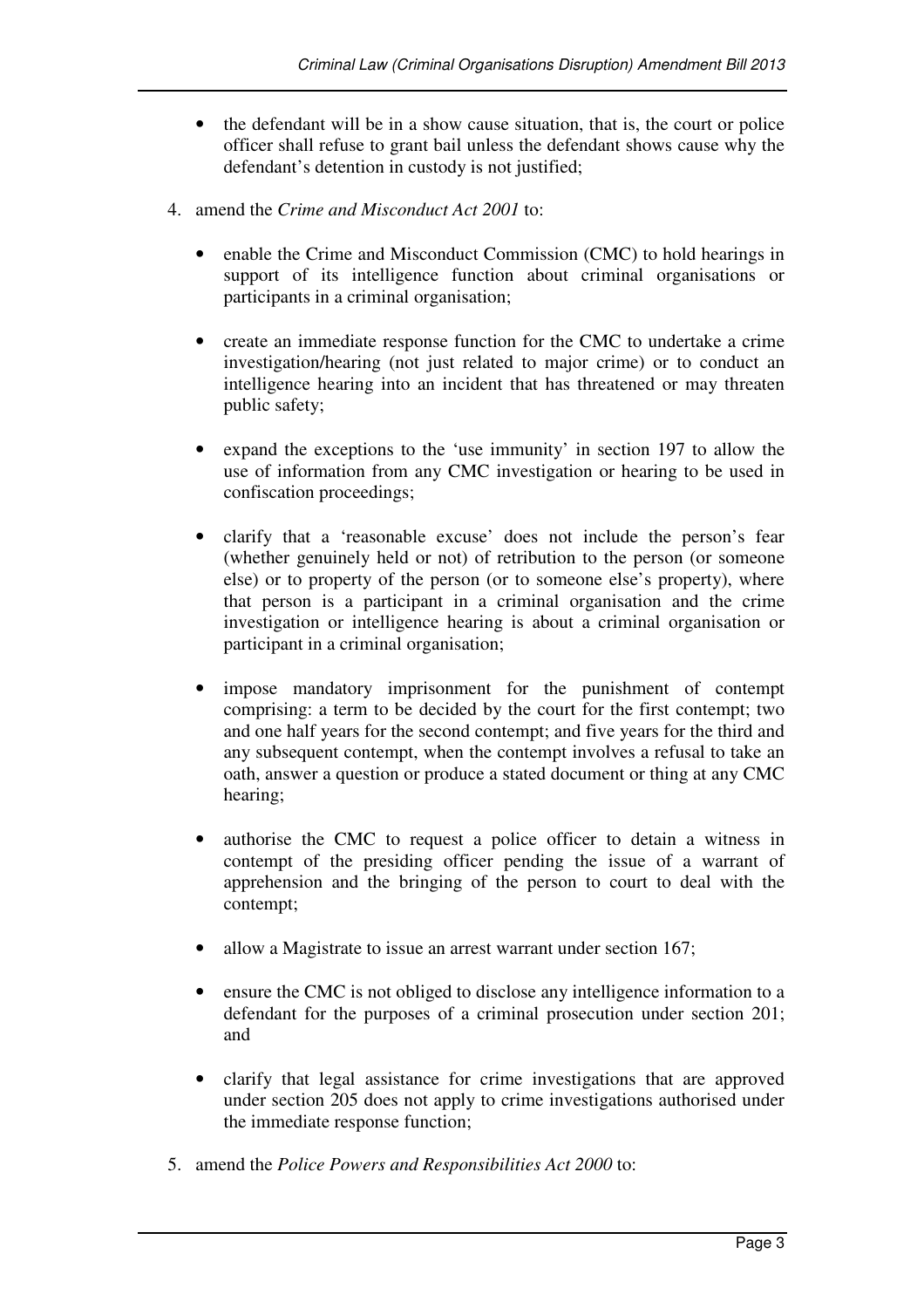- provide additional police powers to search without a warrant a person reasonably suspected of being a participant in a criminal organisation and/or a vehicle in that person's possession or use;
- require a person who is reasonably suspected of being a participant in a criminal organisation or a person found at a prescribed place or event to state their name and address to police;
- expand the vehicle impoundment regime to incorporate the new Criminal Code offences of sections 60A, 60B and 60C and the Criminal Code offence of affray with the new circumstance of aggravation to be inserted by the Bill, enabling a vehicle used in the commission of these offences to be impounded, and forfeited to the State upon conviction; and
- increase the mandatory minimum penalty for the offence in section 754 (offence for driver of motor vehicle to fail to stop motor vehicle) to 50 penalty units or 50 days imprisonment to be served wholly in a correctional services facility; or, for an offender who is a participant in a criminal organisation, 100 penalty units or 100 days imprisonment to be served wholly in a correctional services facility;
- 6. enact the *Criminal Code (Criminal Organisations) Regulation 2013* to declare, for the purposes of certain amendments in the Bill, prescribed criminal organisations and prescribed places; and
- 7. amend the *Crime and Misconduct Regulation 2005* to declare, for the purposes of certain amendments in the Bill, prescribed criminal organisations.

# **Achievement of policy objectives**

The Bill achieves the objectives by way of the proposed amendments to existing legislation described below.

# **Alternative ways of achieving policy objectives**

There are no alternative ways of achieving the criminal law reforms.

## **Estimated cost for government implementation**

The Government has announced the allocation of up to an extra \$7million to assist the CMC to target criminal gangs.

Otherwise, any costs in relation to the amendments will be met from existing agency resources.

The future allocation of resources will be determined through the normal budgetary processes.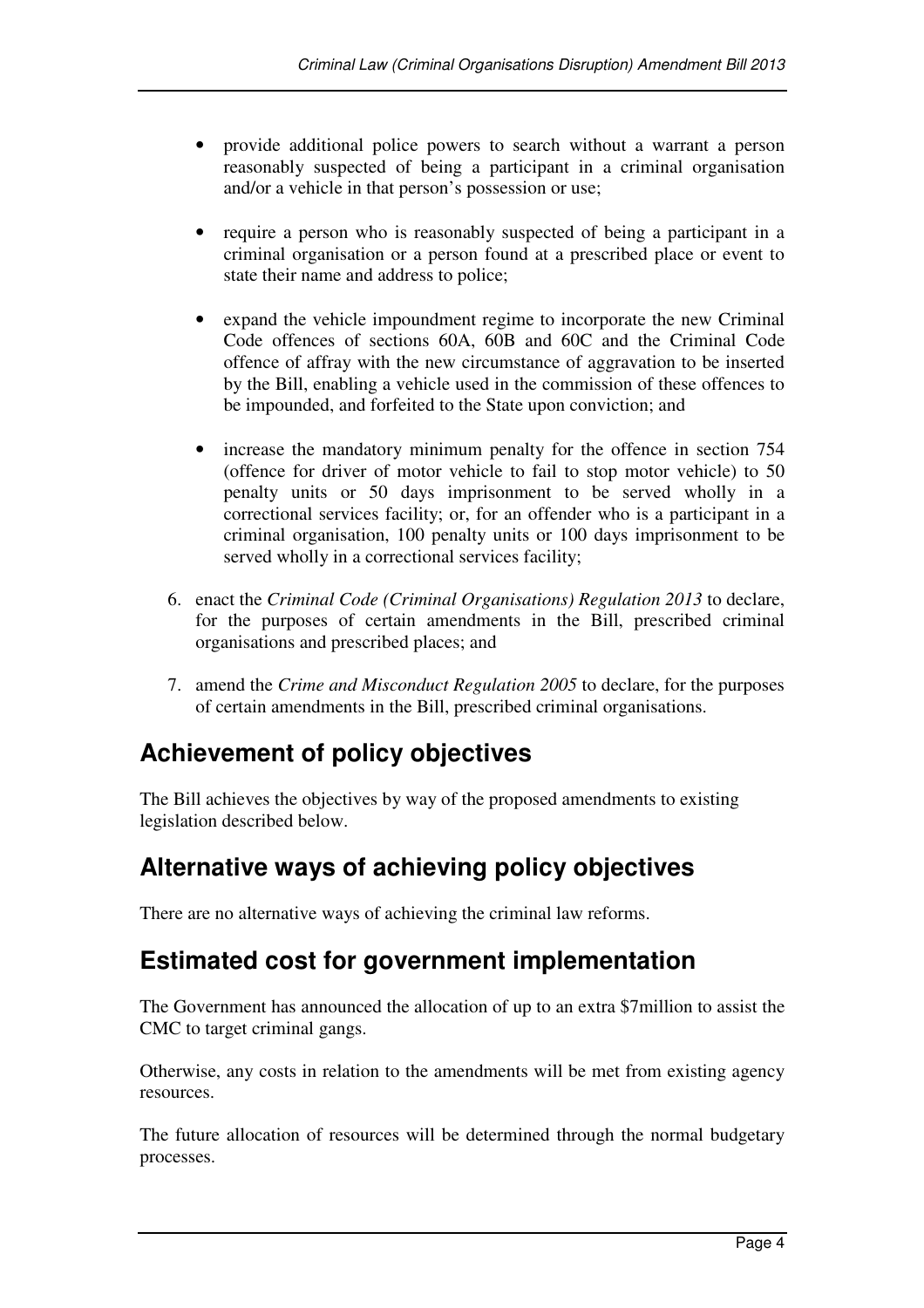# **Consistency with fundamental legislative principles**

Potential breaches of fundamental legislative principles are addressed below.

Amendments to the Criminal Code, *Bail Act 1980* and *Penalties and Sentences Act 1992*

The Bill impacts on the rights and liberties of individuals through amendments to:

- create new offences restricting freedoms of movement and association;
- increase the penalties for existing offences, by way of inserting a new circumstance of aggravation into section 72 (affray); section 92A (misconduct in relation to public office); and section 408D(1) (obtaining or dealing with identification information);
- provide for mandatory minimum terms of imprisonment, in certain circumstances, for new section 60A (participants in criminal organisation being knowingly present in public places); new section 60B (participants in criminal organisation entering prescribed places and attending prescribed events); new section 60C (participants in criminal organisation recruiting persons to become participants in the organisation); section 320 (grievous bodily harm); and 340 (serious assault);
- introduce stricter bail laws; and
- introduce mandatory driver licence disqualification laws.

The introduction of a mandatory minimum penalty for grievous bodily harm of a police officer or serious assault of a police officer will affect the rights and liberties of some individuals. The mandatory punishment regime is justified given the need to deter this form of concerning conduct; protect police officers carrying out their duties; and ensure the maintenance of civil authority.

All of the amendments outlined above are further justified as they apply only to participants in criminal organisations and thereby target only those individuals who offend while enjoying the support and encouragement of the criminal group. The amendments strike at the illegal conduct of the criminal gang participant; communicate the wrongful and cowardly nature of their offending; and promote community safety and protection from such offenders.

The amendments operate prospectively and will only capture offenders who commit offences after the amendments commence.

#### Amendments to the *Crime and Misconduct Act 2001*

The *Crime and Misconduct Act 2001* amendments impact on the rights and liberties of individuals by:

• not allowing participants in criminal organisations at hearings under the crime investigation and intelligence functions about criminal organisations to claim fear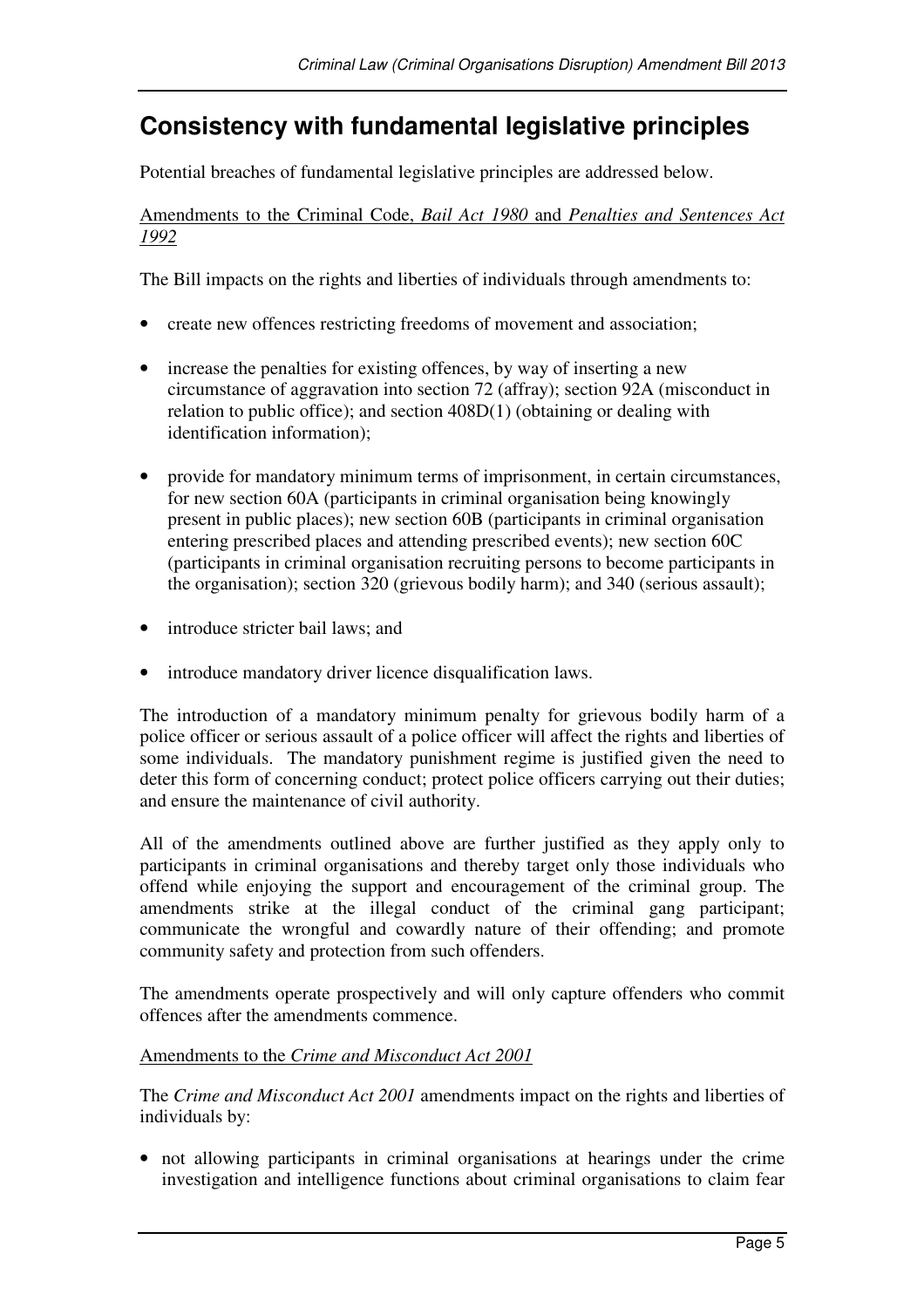of retribution as a reasonable excuse to refuse to take an oath, answer a question or produce a stated document or thing;

- allowing information from any CMC hearing that would otherwise not be permitted into evidence because it tends to incriminate the person to be used in confiscation proceedings;
- imposing a minimum mandatory imprisonment for the punishment of contempt in relation to all CMC hearings;
- requiring the immediate attendance of a witness to a hearing about an incident that has threatened, or may threaten, public safety, without prior approval from the Supreme Court;
- allowing for the detention of a witness pending the CMC bringing an application to the Supreme Court for contempt; and
- not allowing a defendant charged with a criminal offence to obtain any evidence obtained by the CMC at intelligence hearings about criminal organisations or participants in criminal organisations to assist in his or her defence.

Aspects of the amendments relating specifically to criminal organisations are justified on the basis the CMC will be more able to effectively deal with the clandestine operations of criminal organisations and protect public safety. However, some amendments have wider application than criminal organisations, including the mandatory minimum prison punishment for contempt; the use of compelled evidence from CMC investigations and hearings in later confiscation proceedings; and detaining witnesses pending the hearing of contempt by the court.

It is important the integrity of the CMC hearing process is upheld and witnesses who refuse to cooperate are appropriately dealt with and/or encouraged to assist the CMC investigations and hearings. The CMC submit that the current penalties do not provide a sufficient deterrent and should be enlarged. Where the presiding officer is of the view a person is in contempt, the presiding officer is not obliged to certify the contempt for the Supreme Court, but the CMC may proceed with prosecution of the person under the relevant statutory offence provisions in the *Crime and Misconduct Act 2001*, which have a maximum penalty of 85 penalty units or one year imprisonment. In addition, where a mandatory minimum period of imprisonment for the punishment of contempt has been imposed, the amendments will allow the court to discharge the person from prison before the end of the mandatory period of imprisonment where the court is satisfied that the person has purged the contempt and the court has heard the CMC's submissions on the matter.

While the amendment to allow the detention of a person pending the determination of contempt proceeding will apply to any person in any hearing and impinge on the liberties of the person, the CMC is required to bring the person before the Supreme Court as soon as practicable. The Supreme Court may then assess the potential risk of the person absconding and make orders for the release of the person pending the determination of the matter.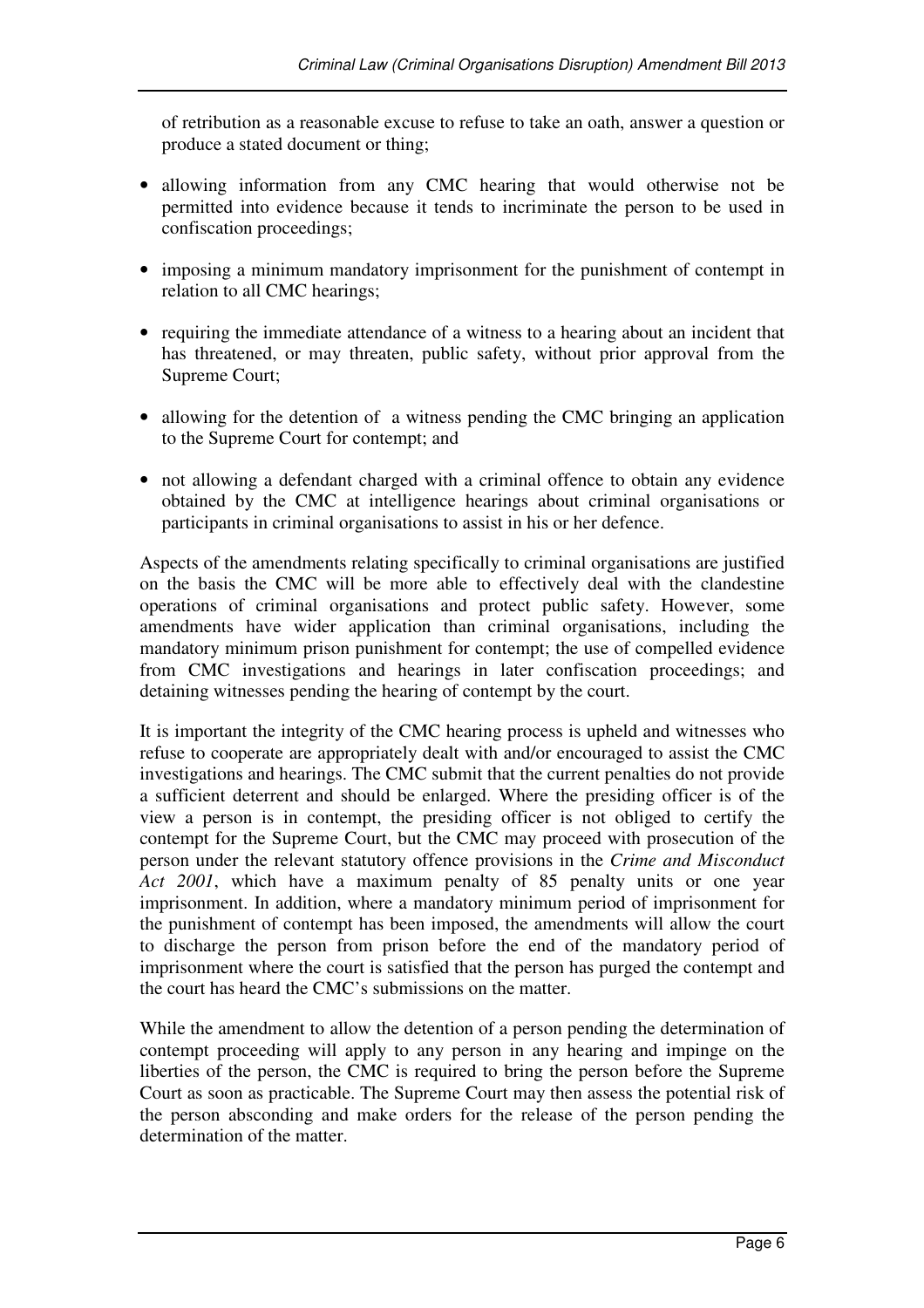The ability of the State to effectively combat crime is enhanced by the laws allowing assets obtained from criminal activity to be targeted and thereby depriving criminals of the spoils of their illegal activity. Currently, a person may be compelled in an examination order proceeding in a court to answer questions (even though the answers may tend to incriminate the person) and the evidence obtained can be used in subsequent confiscation proceedings. The CMC submit that the amendments allowing for the use of compelled evidence from CMC investigations and hearings in later confiscation proceedings will enhance the CMC's ability to confiscate the assets of criminals and combat major crime.

The amendment to exclude evidence obtained in an intelligence hearing from being accessed by a defendant to assist in his or her defence impinges on the rights of the defendant to have a fair trial. The CMC state it is imperative to maintain the integrity of any intelligence gathered by the CMC that a defendant not be allowed unfettered access to it. However, the CMC may give access to the defendant (or his or lawyer) of any evidence to assist with his or her defence under section 202 of the *Crime and Misconduct Act 2001*.

#### Amendments to the *Police Powers and Responsibilities Act 2000*

The Bill will provide additional police powers to search without a warrant a person reasonably suspected of being a participant of a criminal organisation and/or a vehicle in that participant's possession or use. The amendment might be seen to infringe the rights and liberties of individuals as the only requirement to activate the powers of search is the reasonable suspicion of a police officer that a person is a participant of a criminal organisation. The Bill does not abrogate existing safeguards under the *Police Powers and Responsibilities Act 2000* in relation to the exercise of police powers. The Bill is aimed at ensuring the protection of the community by making the establishment of organised crime in Queensland a difficult prospect.

The Bill will require a person who is reasonably suspected of being a participant of a criminal organisation or persons found at a prescribed place or event to state their name and address. If the person does not provide sufficient evidence of their correct name and address the person can be detained for a reasonable time at a police establishment in order to establish their identity. There currently exists in the *Police Powers and Responsibilities Act 2000* a diverse range of circumstances where a person can be required to state their name and address to a police officer. The Bill seeks to address the difficulty of identifying criminal organisation members who often supply false details or do not carry sufficient proof of name and address on them so as to avoid identification by police. Recent events show that criminal organisations have no regard for the Queensland public and pose a serious threat to the safety of the community. In order to prevent and detect offences by members involved in criminal organisations the police require sufficient powers to establish their identity.

The Bill provides for new offences in the Criminal Code concerning criminal organisation participants (new sections 60A, 60B and 60C) and provide for a circumstance of aggravation to the existing Criminal Code offence of affray (section 72) where a participant of a criminal organisation is involved. These offences will fall within the meaning of a criminal organisation offence for the purposes of vehicle impoundment. If a vehicle is used in the commission of one of these offences it will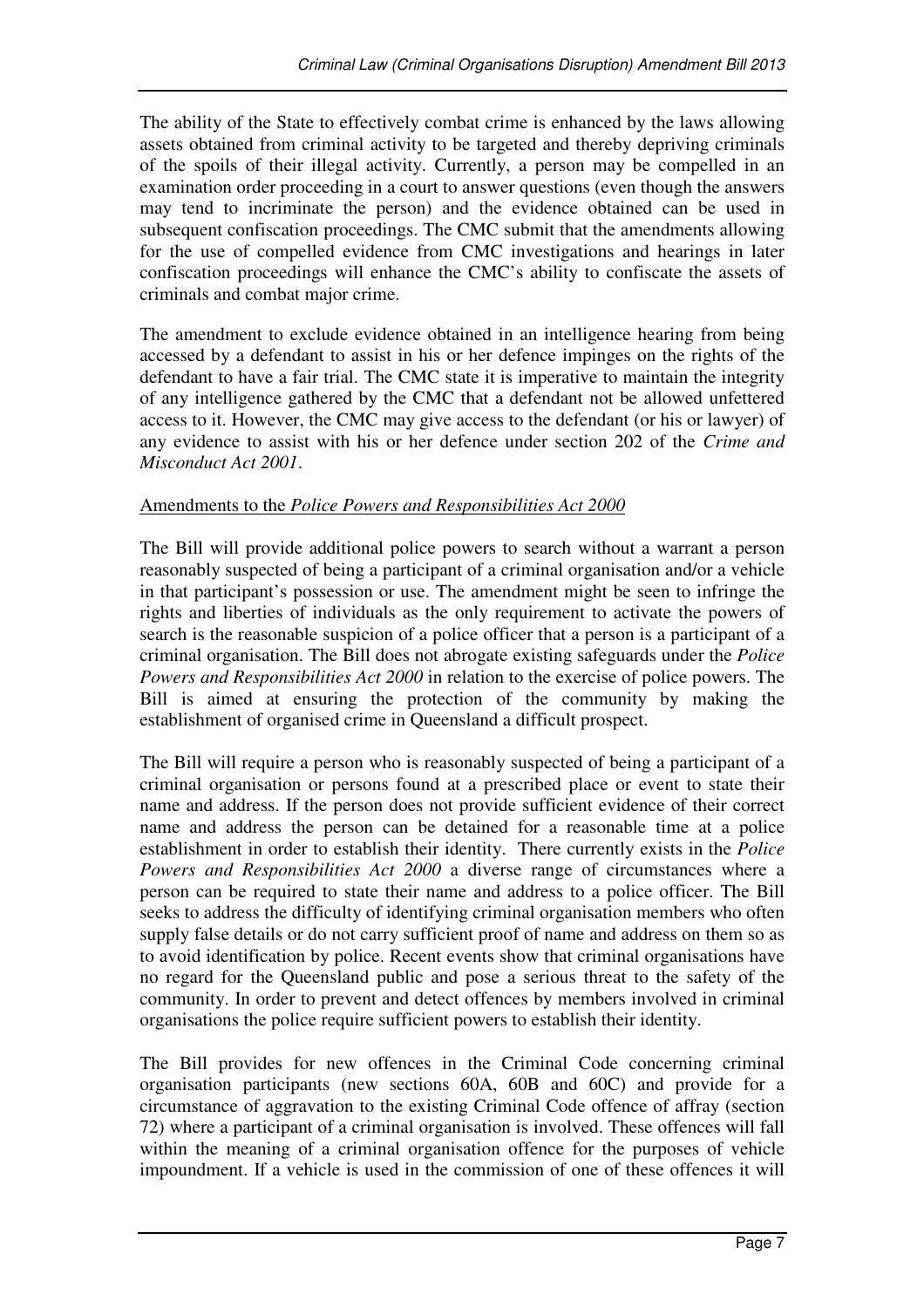be impounded and forfeited to the State upon conviction of the offence. Existing legislation provides for the impoundment and ultimately forfeiture of vehicles for prescribed offences. Criminal organisations are willing to utilise vehicles to travel long distances and to provide support to other members who are engaging in illegal activity. The amendment is necessary to protect Queenslanders from the congregating of criminal organisation members in situations that can spill over into violence.

The Bill will increase the minimum mandatory penalty under section 754 of the *Police Powers and Responsibilities Act 2000* to 50 penalty units or 50 days imprisonment served wholly in a corrective services facility, and a 2 year driver licence disqualification. The mandatory minimum penalty for participants in criminal organisations will be 100 penalty units or 100 days imprisonment served wholly in a corrective services facility, and a 2 year driver licence disqualification. The Bill not only affects the rights and liberties of participants in criminal organisations but includes any person who makes the decision not to stop a motor vehicle when directed to do so by police. It recognises that stringent police pursuit policy to protect the community from injury and damage often overrides the need to pursue and tough penalties need to be in place to deter offenders from failing to stop their vehicles. The tougher penalties aimed at members of criminal organisations are necessary as these organisations have demonstrated they are not as easily deterred from offending as other citizens.

The Bill will introduce forfeiture provisions for particular criminal organisation offences. Impoundment sanctions adversely affect offenders who commit these offences through their vehicles being forfeited. The impact of impounding vehicles may not only affect the offending driver. The impact may extend to the offender's family and associates through not being able to use the vehicle whilst it is impounded. Provision has been made to allow the usual driver, usual possessor or owner of the impounded vehicle to apply to the Commissioner for its release. Release of impounded vehicles can be made on various grounds including severe financial or physical hardship to the owner, usual driver, usual possessor or their families. The owner may also apply to the Commissioner for the release of the impounded vehicle if they can prove that the impounding offence occurred without their consent.

This safeguard is enhanced by allowing an applicant to appeal to the Courts if their application to the Commissioner for the return of an impounded vehicle is unsuccessful. The Queensland Police Service considers this amendment streamlines the impoundment process while making allowance for the return of impounded vehicles when it is appropriate to do so. This safeguard promotes the operational efficiency of courts and the Queensland Police Service and removes the need for the offender to appear in court for the hearing of applications for impoundment or forfeiture orders.

# **Consultation**

Consultation has occurred within Government. Wider consultation has not been possible because of the need to respond urgently to the significant public threat criminal gangs pose in Queensland.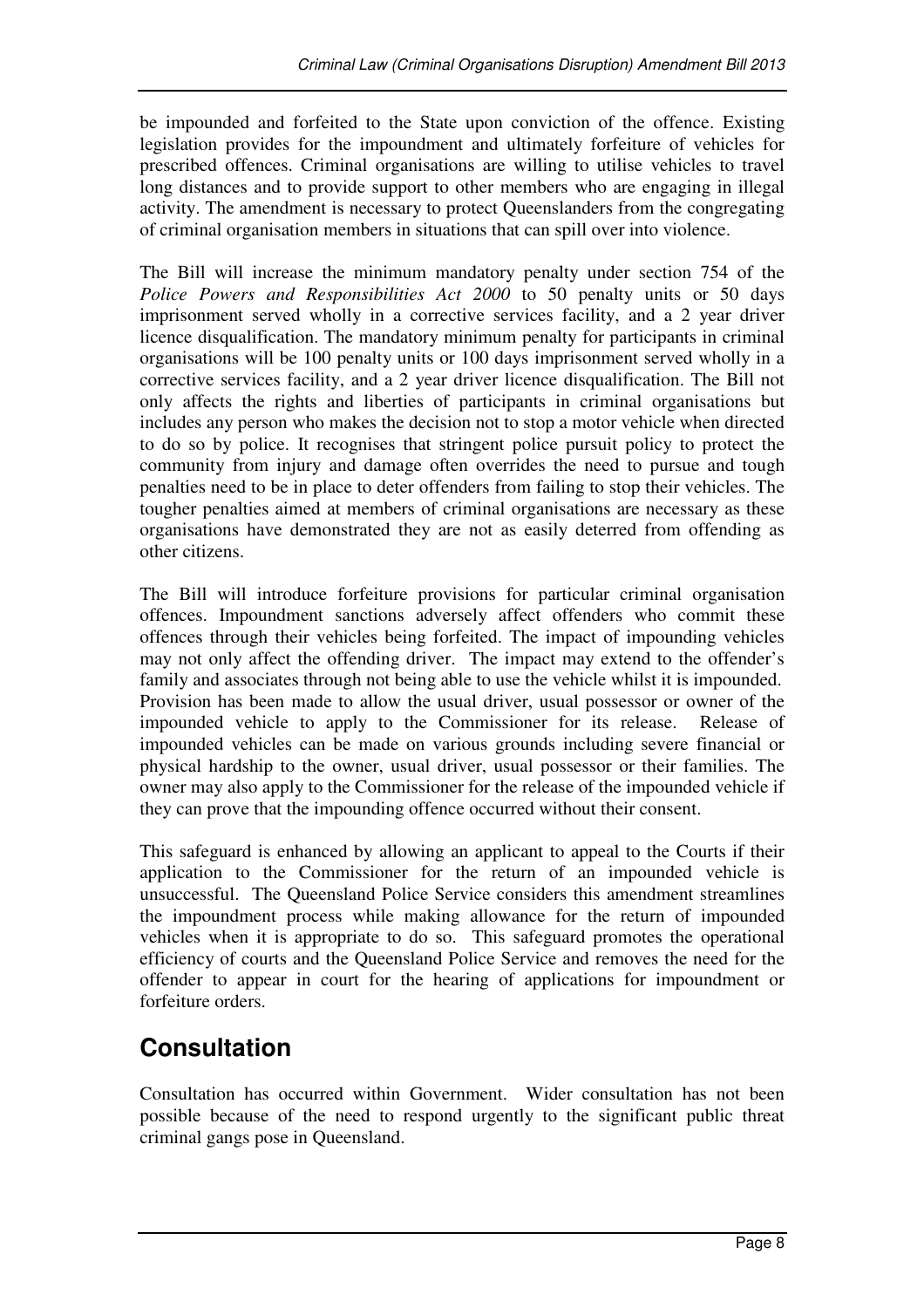# **Consistency with legislation of other jurisdictions**

The Bill does not introduce uniform or complementary legislation.

# **Notes on provisions**

### **Part 1 - Preliminary**

*Clause 1* establishes the short title of the Act as the *Criminal Law (Criminal Organisations Disruption) Amendment Act 2013*.

## **Part 2 – Amendment of Bail Act 1980**

*Clause 2* provides that this part amends the *Bail Act 1980.*

*Clause 3* amends section 6 (definitions) to insert a definition of 'criminal organisation' and a definition of 'participant'. The new definitions refer the reader to section 1 of the Criminal Code and new section 60A to be inserted into the Criminal Code by the Bill. The terms defined are used in the amendments to section 16 made by the following clause.

*Clause 4* amends section 16 (refusal of bail) to insert new subsections (3A), (3B), (3C) and (3D). If a defendant is a participant in a criminal organisation, then a court or police officer considering bail for the defendant must refuse bail unless the defendant can show cause why the defendant's continued detention is not justified. This means that such a defendant is in a 'show cause' situation.

If a defendant is a participant in a criminal organisation and bail is granted, then the court or police officer must order that the defendant surrender their passport or passports and order the defendant to be detained until this occurs.

These provisions apply regardless of the type of offence with which the defendant is charged.

The provisions do not apply if the defendant proves that the criminal organisation is not an organisation whose participants have as their purpose, or one of their purposes, engaging in, or conspiring to engage in, criminal activity.

The clause also makes a consequential amendment to subsection (4)

## **Part 3 – Amendment of Crime and Misconduct Act 2001**

*Clause 5* provides that this part amends the *Crime and Misconduct Act 2001.*

*Clause 6* amends the heading of Part 2 in Chapter 2.

*Clause 7* amends the heading of Division 1, in Chapter 2, Part 2.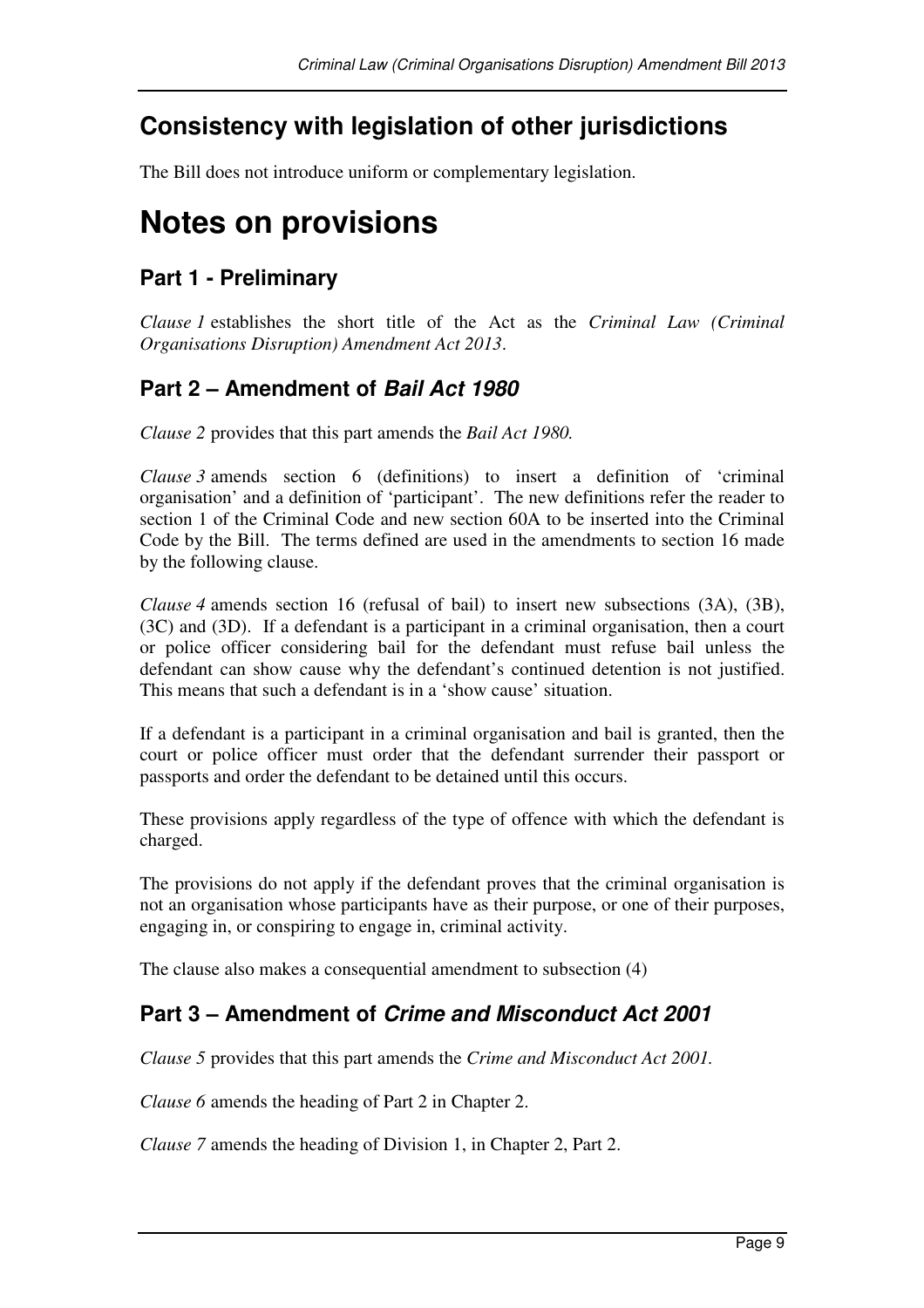*Clause 8* amends section 25 to include as an additional function to the CMC's crime function - a crime investigation of an incident that has threatened or may threaten public safety and that involves a criminal organisation or a participant in a criminal organisation under the immediate response function as authorised under new section 55F.

*Clause 9* amends section 32 to correct a section reference as a consequence of the amendment to section 275.

*Clause 10* amends section 53 to include additional functions under the CMC's intelligence function to provide for specific intelligence operations authorised under section 55A and an intelligence function hearing for public safety under the immediate response function and as authorised under section 55F.

*Clause 11* inserts a new Division 2A (Particular authorisations by reference committee) and 2B (Public safety) in Chapter 2, Part 4 that provides for the CMC's authorisation processes for a specific intelligence operation and an intelligence hearing for a public safety threat under the immediate response function respectively. Division 2A includes new sections 55A to 55C and Division 2B includes new sections 55D to 55F.

Divisions 2A and 2B are specifically targeted at criminal organisations or participants in criminal organisations; including in Division 2A those who engage in misconduct to support or help criminal organisations or participants in criminal organisations.

Section 55A provides the process for how and when the Crime Reference Committee (reference committee) may authorise the commission to undertake specific intelligence operations, which may include the holding of intelligence hearings.

Section 55B provides for the matters which the reference committee must be satisfied and the matters it may have regard to when the reference committee considers whether to give an authorisation under section 55A.

Section 55C allows the reference committee to give the commission directions as part of its authorisation under section 55A. The directions may relate to the exercise of the commission's powers for the specific intelligence operation or to end the specific intelligence operation. The reference committee may also amend the terms of its authorisation.

Section 55D provides the commission has an immediate response function in relation to an incident that threatened or may threaten public safety if authorised by the chairperson under section 55F.

Section 55E provides for how the commission exercises its immediate response function by exercising powers to undertake a crime investigation and holding an intelligence function hearing.

Section 55F provides the process for when and how the chairperson may give an authorisation to undertake a crime investigation, hold an intelligence function hearing or both, under the immediate response function.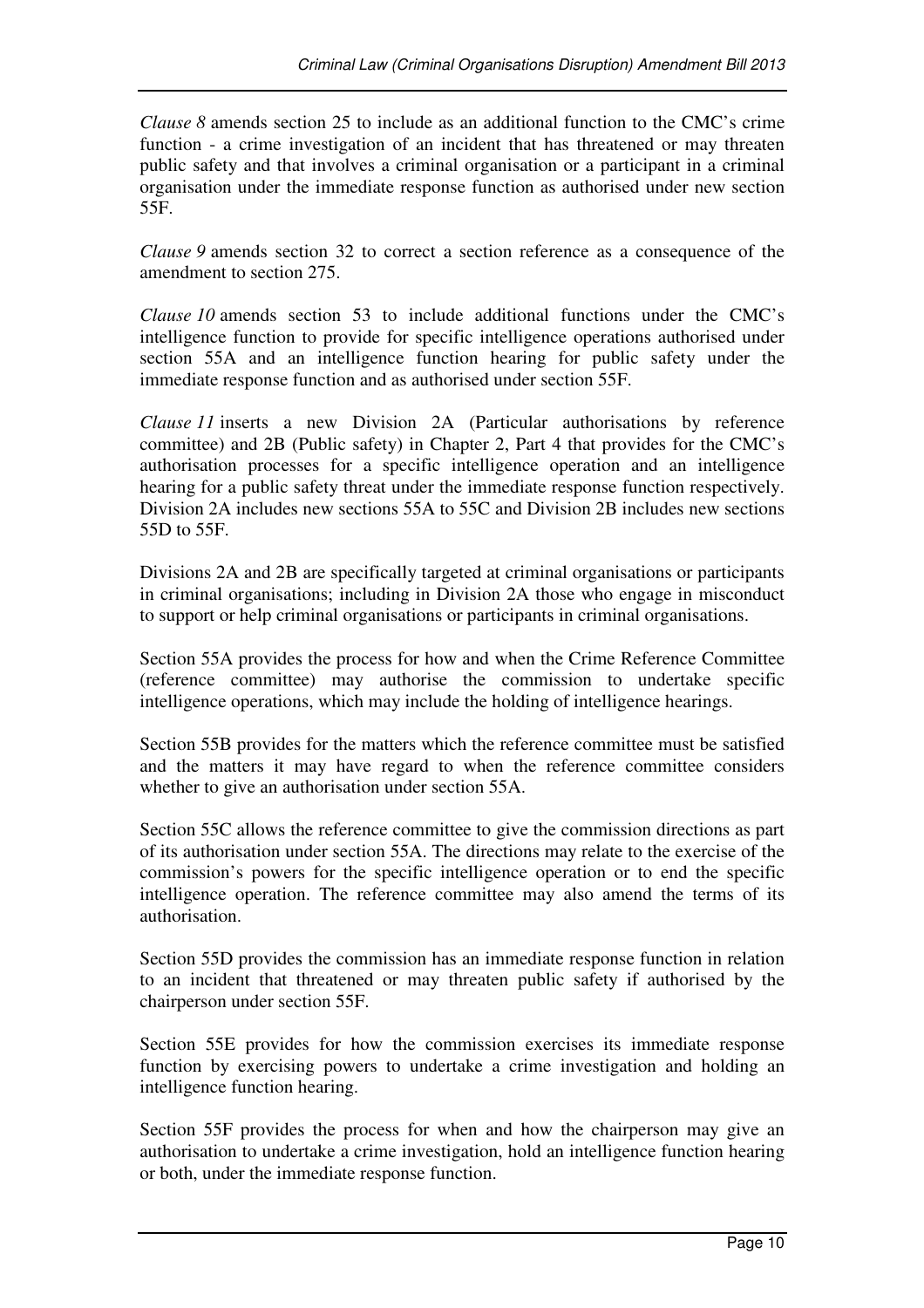*Clause 12* amends section 75A to provide that this section applies to an intelligence function hearing.

*Clause 13* amends the note to section 75B(1) to include an intelligence function hearing.

*Clause 14* amends section 82 to include the ability of the commission to issue an attendance notice (and what matters are to be included in that attendance notice) for an intelligence function hearing.

The amendments also clarify that a person who is a participant of a criminal organisation may not rely upon a claim of reasonable excuse, that the person has a fear, whether genuinely held or not, of personal physical harm or damage to property (or physical harm or damage to property relating to someone else to whom the person has a connection or bond) to fail to comply with an attendance notice. The attendance notice must be issued for a hearing relating to a criminal organisation or a participant in a criminal organisation. The criminal organisation may or may not be the criminal organisation to which the person is a participant.

The amendments also clarify that for a commission hearing held under an authorisation made under section 55F, the chairperson may issue a notice to attend immediately and section 85, which provides for approval of a Supreme Court judge for notices requiring immediate attendance, does not apply.

*Clause 15* amends section 85 to provide the circumstances when a Supreme Court judge may approve an attendance notice for an intelligence function hearing authorised under section 55A, requiring the person to attend immediately. The amendments also set out the matters that may be included in the attendance notice.

*Clause 16* amends section 167 to provide the commission is to apply to a magistrate for a warrant of apprehension of a person who has been given an attendance notice.

*Clause 17* amends section 168 to allow a magistrate to issue an arrest warrant on an application by the commission under section 167.

*Clause 18* amends section 176 to provide that the commission may hold an intelligence hearing in the performance of its intelligence function if the hearing is authorised under sections 55A or 55F.

*Clause 19* amends the Subdivision 1 heading for Chapter 4, Part 2, Division 2.

*Clause 20* amends section 184 to provide that this section applies to an intelligence function hearing.

*Clause 21* amends section 185 to clarify that a person who is a participant of a criminal organisation may not rely upon a claim of reasonable excuse, that the person has a fear, whether genuinely held or not, of personal physical harm or damage to property (or physical harm or damage to property relating to someone else to whom the person has a connection or bond) to fail to comply with an attendance notice or a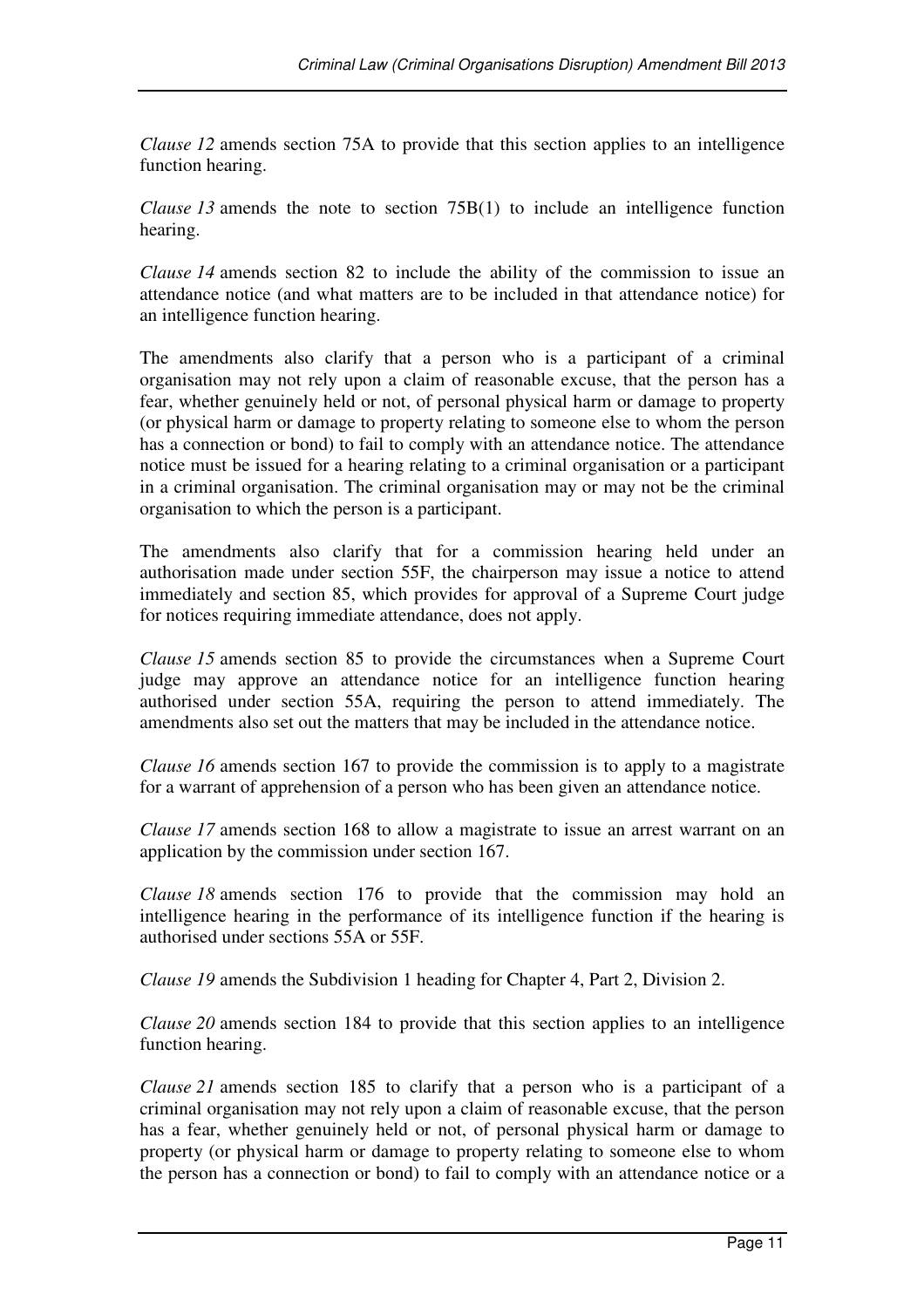requirement under section 75B. The attendance notice or requirement under section 75B must be issued for a hearing relating to a criminal organisation or a participant of a criminal organisation. The criminal organisation may or may not be the criminal organisation to which the person is a participant.

*Clause 22* amends the Subdivision 1 heading in Chapter 4, Part 2, Division 3.

*Clause 23* amends section 189 to provide that this section applies to an intelligence function hearing.

*Clause 24* amends section 190 to clarify that a person may rely upon a reasonable excuse to refuse to answer a question at a commission hearing. The amendments also clarify that a person who is a participant of a criminal organisation may not rely upon a claim of reasonable excuse, that the person has a fear, whether genuinely held or not, of personal physical harm or damage to property (or physical harm or damage to property relating to someone else to whom the person has a connection or bond) to refuse to answer a question at a hearing, if the hearing relates to a criminal organisation or a participant in a criminal organisation. The criminal organisation may or may not be the criminal organisation to which the person is a participant.

*Clause 25* amends the Subdivision 1 heading in Chapter 4, Part 2, Division 4.

*Clause 26* amends section 193 to provide that this section applies to an intelligence function hearing.

*Clause 27* amends section 197(3) to provide that an answer, document, thing or statement given or produced at a commission hearing or an investigation that tends to incriminate the person and that the person has claimed self-incrimination privilege before the answer, document, thing or statement was given or produced, may be used in a confiscation proceeding, but not a proceeding for an offence under the *Criminal Proceeds Confiscation Act 2002*. The use immunity provided for in section 197(2) therefore will not apply to confiscation proceedings.

*Clause 28* amends section 198 to clarify that a contempt of the presiding officer at a commission hearing includes the matters set out in the new subsection (4)(a) to (c), which involve a witness refusing to take an oath, answer a question or failing to produce a stated document or thing.

*Clause 29* inserts a new section 198A to allow the presiding officer to direct a police officer to detain a person during a commission hearing, if the presiding officer expresses his or her intention at the hearing to certify a contempt in writing to a Supreme Court judge for the purpose of bringing the person before the Supreme Court as soon as practicable for the contempt to be dealt with.

*Clause 30* amends section 199 to provide for the relevant punishment of contempt that is certified by the presiding officer and relates to a person failing to take an oath, answer a question or produce a stated document or thing. The punishment for a contempt that is so certified by the presiding officer provides for mandatory imprisonment and includes stated minimum periods of imprisonment as punishment for the first contempt offence, second offence and a third (and any subsequent)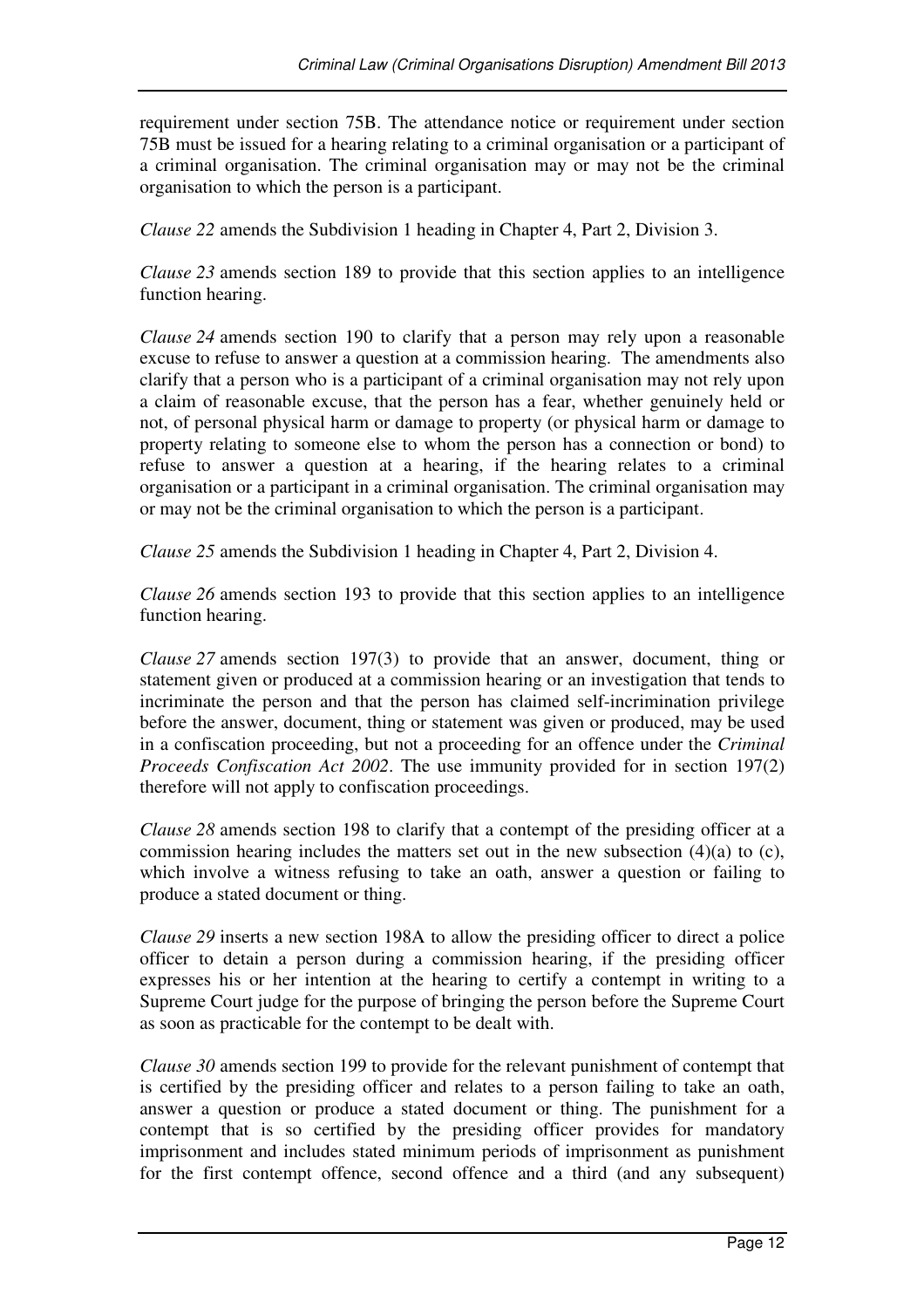offence. The maximum period of imprisonment as punishment will be at the discretion of the Supreme Court.

The mandatory minimum period of imprisonment for the first contempt is a period decided by the court, for the second contempt relating to a hearing dealing with the same subject matter as that dealt with in the hearing in which the first contempt was certified the mandatory minimum period of imprisonment is two and one half years; and for the third and any subsequent contempt offence the mandatory minimum period of imprisonment is five years.

During the term of the mandatory imprisonment, a contemnor may be brought back to the CMC to purge his or her contempt and an application may be made to the court for a declaration the contempt is purged and if proved to the satisfaction of the court, the court may discharge the person before the end of the term of imprisonment.

*Clause 31* amends section 201 to confirm that this section does not apply to evidence obtained by the commission in an intelligence function hearing. This will include any intelligence information obtained during an intelligence function hearing that has been authorised under sections 55A and 55F.

*Clause 32* amends section 205 to clarify the section does not apply to crime investigations that are authorised under section 55F.

*Clause 33* amends section 270 to provide that the chairperson's powers under section 55F and 82(7) may only be delegated to the assistant commissioner, crime.

*Clause 34* amends section 275 to provide that the reference committee has a power to authorise the commission to undertake a specific intelligence operation under chapter 2, part 4, division 2A.

*Clause 35* amends section 277 to provide that the assistant commissioner, crime or assistant commissioner, misconduct must also keep the reference committee informed generally of his or her operations in relation to the reference committee's authorisation of a specific intelligence operation, including any hearings held under the authorisation. The assistant commissioner, crime or assistance commissioner, misconduct must also comply with any request of the reference committee for information or help in relation to the authorised specific intelligence operation.

*Clause 36* amends section 278 to include the assistant commissioner, misconduct as a member of the reference committee, but only when the reference committee is dealing with an authorisation given under section 55A involves suspected misconduct.

*Clause 37* amends section 348 to include the authority of the Governor in Council to make a regulation that provides for the declaration of an entity to be a criminal organisation.

*Clause 38* inserts a new section 348A which outlines the criteria to which the Minister may have regard in deciding whether to recommend an amendment of the *Crime and Misconduct Regulation 2005* to declare an entity to be a criminal organisation.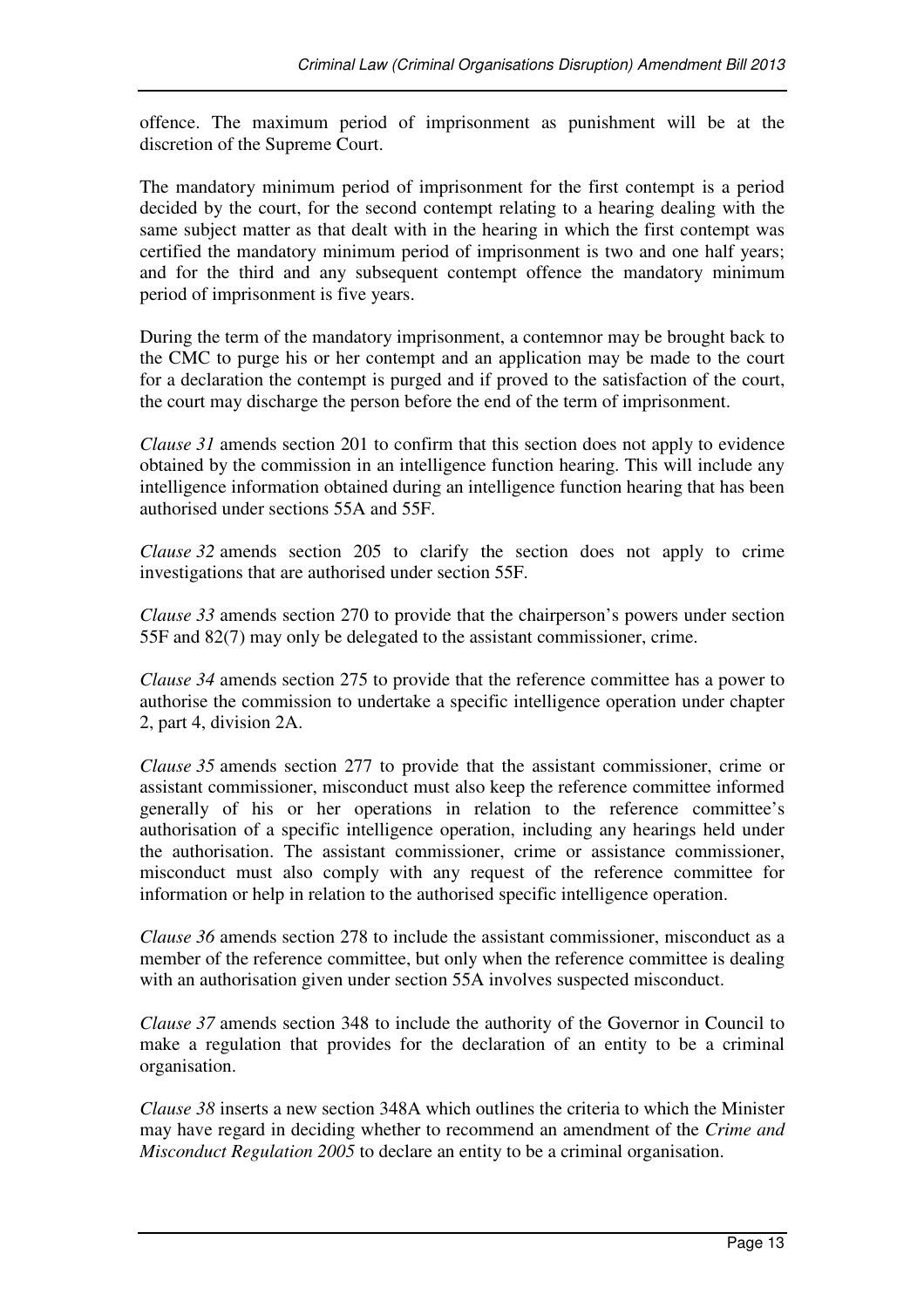*Clause 39* amends the Schedule 2 Dictionary to include new definitions for: criminal organisation, intelligence function hearing, participant in a criminal organisation, specific intelligence hearing, and privilege (as it applies to an intelligence function hearing).

## **Part 4 – Amendment of Criminal Code**

*Clause 40* provides that this part amends the Criminal Code.

*Clause 41* amends section 1 (definitions) to omit and replace the definition of 'criminal organisation', to alter the first limb of the definition in subsection (1)(a) and to add a further limb, subsection  $(1)(c)$ , to the definition, namely an entity declared under a regulation to be a criminal organisation. Schedule 1 to the Bill contains the *Criminal Code (Criminal Organisations) Regulation 2013* section 2 of which declares certain entities to be criminal organisations for the purposes of the definition of 'criminal organisation'.

*Clause 42* inserts new section 60A which provides that it is an offence for a person who is a participant in a criminal organisation to be knowingly present with two or more other persons who are participants in a criminal organisation. The offence carries a maximum penalty of three years imprisonment and a mandatory minimum penalty of six months imprisonment to be served wholly in a corrective services facility.

It is a defence to the offence to prove that the criminal organisation is not an organisation whose participants have as their purpose, or one of their purposes, engaging in, or conspiring to engage in, criminal activity.

The term 'member' is defined by the clause, and relates to the use of that word in the definition of 'participant' in the clause.

The term 'participant' is defined by the clause.

The term 'public place' is defined by the clause.

The term 'criminal organisation' is defined in section 1 of the Criminal Code, as amended by the Bill.

The clause also inserts new section 60B which provides that it is an offence for a person who is a participant in a criminal organisation to enter or attempt to enter a prescribed place. The offence carries a maximum penalty of three years imprisonment and a mandatory minimum penalty of six months imprisonment to be served wholly in a corrective services facility.

New section 60B also provides that it is an offence for a person who is a participant in a criminal organisation to attend or attempt to attend a prescribed event. The offence carries a maximum penalty of three years imprisonment and a mandatory minimum penalty of six months imprisonment to be served wholly in a corrective services facility.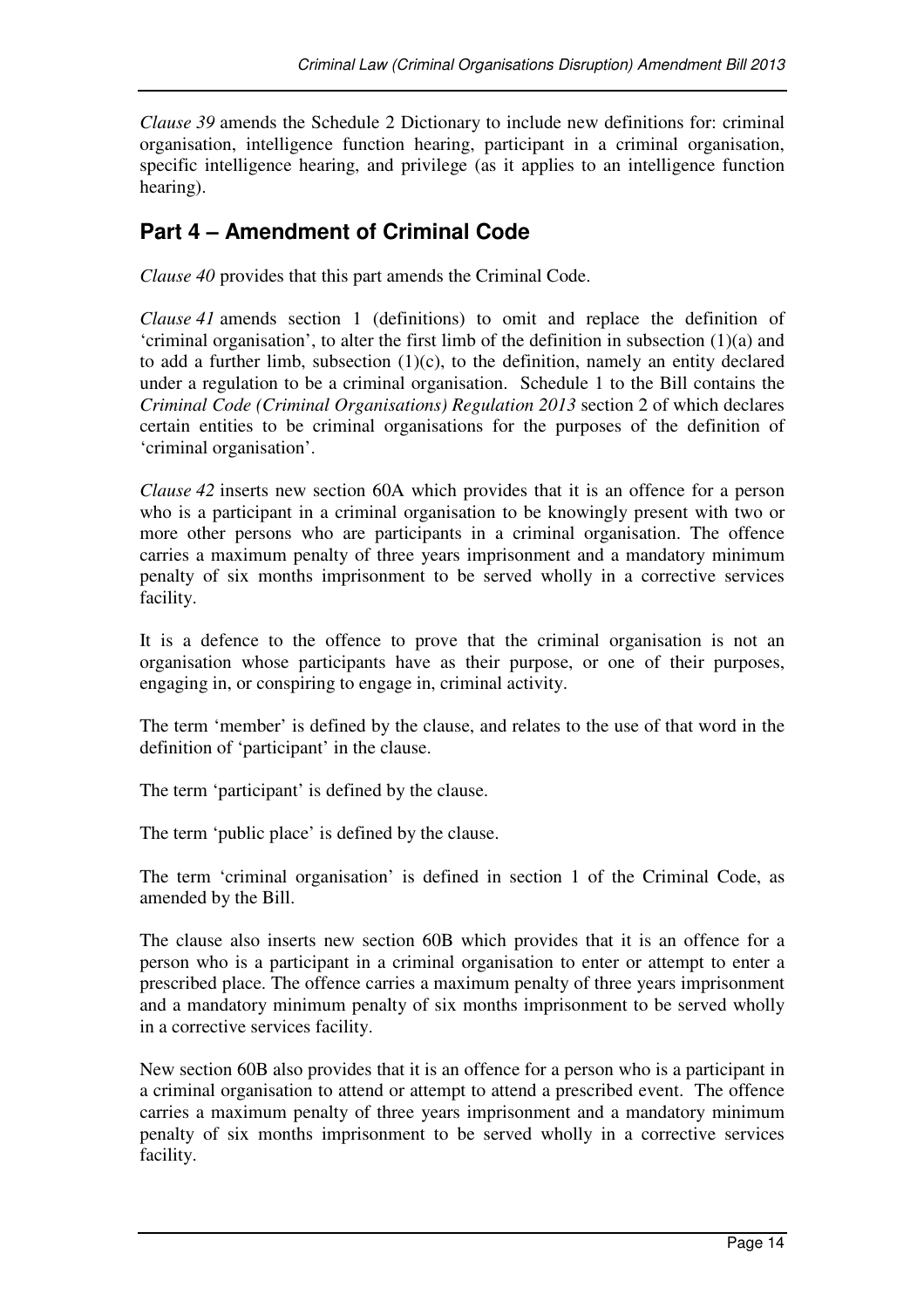It is a defence to both offences to prove that the criminal organisation is not an organisation whose participants have as their purpose, or one of their purposes, engaging in, or conspiring to engage in, criminal activity.

The term 'participant' is defined by reference to the definition in new section 60A.

The terms 'prescribed event' and 'prescribed place' are defined to mean events and places declared by regulation. Section 3 of the *Criminal Code (Criminal Organisations) Regulation 2013*, contained in schedule 1 of the Bill, declares certain places.

The term 'criminal organisation' is defined in section 1 of the Criminal Code, as amended by the Bill.

The clause also inserts new section 60C which provides that it is an offence for a person who is a participant in a criminal organisation to recruit another person to become a participant in the criminal organisation. The offence carries a maximum penalty of three years imprisonment and a mandatory minimum penalty of six months imprisonment to be served wholly in a corrective services facility.

It is a defence to the offence to prove that the criminal organisation is not an organisation whose participants have as their purpose, or one of their purposes, engaging in, or conspiring to engage in, criminal activity.

The term 'criminal organisation' is defined in section 1 of the Criminal Code, as amended by the Bill, but for the purposes of this section does not include subsection (b) of that definition, namely a criminal organisation under the *Criminal Organisation Act 2009*. This is provided because section 100 of the *Criminal Organisation Act 2009* already contains the offence of 'recruiting persons to become member of criminal organisation' which applies to a criminal organisation declared as such under that Act.

The term 'participant' is defined by reference to the definition in new section 60A.

The term 'recruit' is defined for the purposes of the section.

*Clause 43* amends section 72 (affray) to insert a new circumstance of aggravation, namely that the offender is a participant in a criminal organisation. The circumstance of aggravation carries a maximum penalty of seven years imprisonment, and a mandatory minimum penalty of six months imprisonment served wholly in a corrective services facility.

It is a defence to the circumstance of aggravation to prove that the criminal organisation is not an organisation whose participants have as their purpose, or one of their purposes, engaging in, or conspiring to engage in, criminal activity.

The term 'participant' is defined by reference to the definition in new section 60A.

The term 'criminal organisation' is defined in section 1 of the Criminal Code, as amended by the Bill.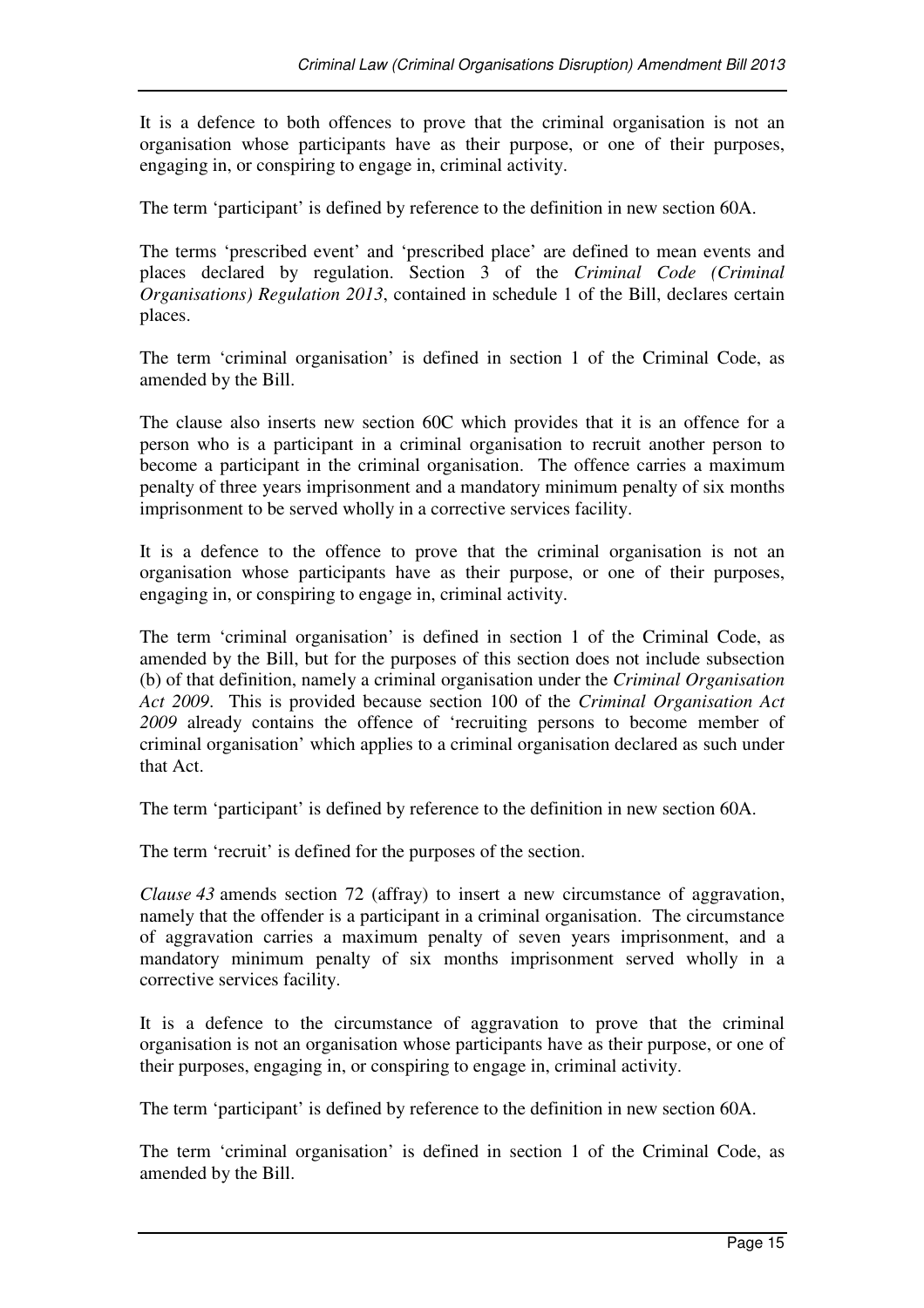*Clause 44* amends section 92A (misconduct in relation to public office) to insert a new circumstance of aggravation, namely that the person who dishonestly gained a benefit, directly or indirectly, was a participant in a criminal organisation. The circumstance of aggravation carries a maximum penalty of 14 years imprisonment.

It is a defence to the circumstance of aggravation to prove that the criminal organisation is not an organisation whose participants have as their purpose, or one of their purposes, engaging in, or conspiring to engage in, criminal activity.

The term 'participant' is defined by reference to the definition in new section 60A.

The term 'criminal organisation' is defined in section 1 of the Criminal Code, as amended by the Bill.

*Clause 45* amends section 320 (grievous bodily harm) to provide that for an offender who is a participant in a criminal organisation and who harms a police officer acting in execution of their duty, the mandatory minimum penalty is one year imprisonment served wholly in a corrective services facility.

It is a defence to the circumstance of aggravation to prove that the criminal organisation is not an organisation whose participants have as their purpose, or one of their purposes, engaging in, or conspiring to engage in, criminal activity.

The term 'participant' is defined by reference to the definition in new section 60A.

The term 'criminal organisation' is defined in section 1 of the Criminal Code, as amended by the Bill.

*Clause 46* amends section 340 (serious assaults) to provide that for an offender who is a participant in a criminal organisation and who assaults a police officer in any of the circumstances attracting 14 years imprisonment, the mandatory minimum penalty is one year imprisonment served wholly in a corrective services facility.

It is a defence to the new circumstance of aggravation to prove that the criminal organisation is not an organisation whose participants have as their purpose, or one of their purposes, engaging in, or conspiring to engage in, criminal activity.

The term 'participant' is defined by reference to the definition in new section 60A.

The term 'criminal organisation' is defined in section 1 of the Criminal Code, as amended by the Bill.

*Clause 47* amends section 408D (obtaining or dealing with identification information) to insert a circumstance of aggravation, namely that the offender supplied the information to a participant in a criminal organisation. The circumstance of aggravation carries a maximum penalty of seven years imprisonment.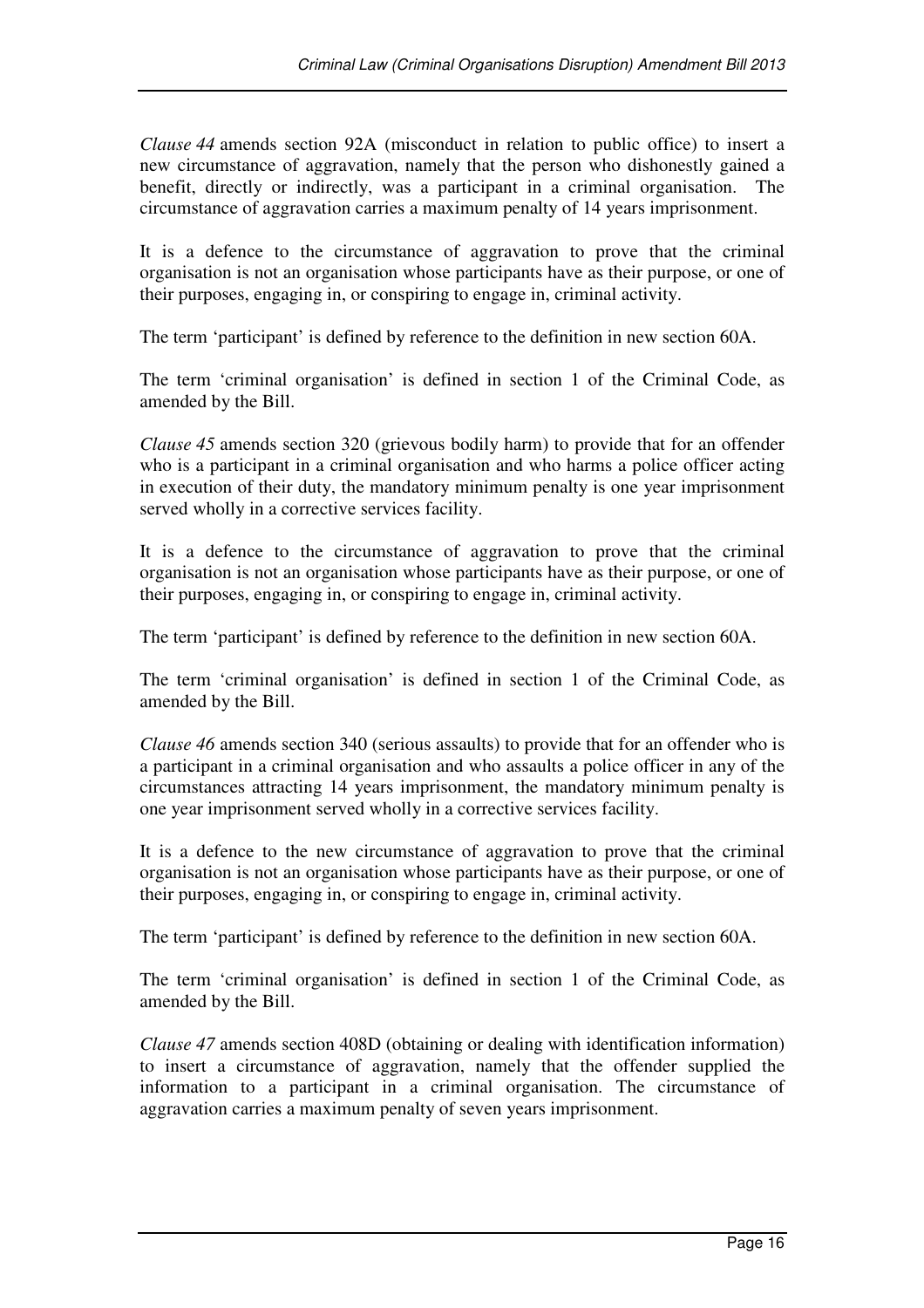It is a defence to the circumstance of aggravation to prove that the criminal organisation is not an organisation whose participants have as their purpose, or one of their purposes, engaging in, or conspiring to engage in, criminal activity.

The term 'participant' is defined by reference to the definition in new section 60A.

The term 'criminal organisation' is defined in section 1 of the Criminal Code, as amended by the Bill.

*Clause 48* amends section 552D (when Magistrates Court must abstain from jurisdiction) to insert new subsection (2A) which provides that a Magistrates Court must abstain from dealing summarily with a charge where it is alleged that the defendant is a vicious lawless associate under the *Vicious Lawless Association Disestablishment Act 2013*. Such matters must proceed on indictment.

*Clause 49* inserts new section 708A to set out the criteria the Minister may have regard to in deciding whether to recommend an amendment of the *Criminal Code (Criminal Organisations) Regulation 2013* to declare an entity to be a criminal organisation.

### **Part 5 – Amendment of Penalties and Sentences Act 1992**

*Clause 50* provides that this part amends the *Penalties and Sentences Act 1992.*

*Clause 51* amends section 160A (application of ss 160B-160D) to include a reference to a provision providing for a minimum term of imprisonment in the examples given in subsection (4).

*Clause 52* amends section 187 (disqualification from holding Queensland driver licence) to insert new subsection (2) which applies to a person convicted of a prescribed offence. The court must, in addition to any other sentence that it may impose, order that the offender is disqualified from holding or obtaining a Queensland driver licence absolutely or for a period of not less than three months. The provision applies regardless of whether the offence was committed in connection with, or arose out of the driving of, a motor vehicle.

The clause amends subsection (4), as renumbered, to define 'prescribed offence' to mean an offence against these sections of the Criminal Code – new sections 60A, 60B or 60C or section 72 (affray) where the new circumstance of aggravation applies.

The clause also makes a consequential amendment to the introductory words to renumbered subsection (4).

### **Part 6 – Amendment of Police Powers and Responsibilities Act 2000**

*Clause 53* provides that this part amends the *Police Powers and Responsibilities Act 2000*.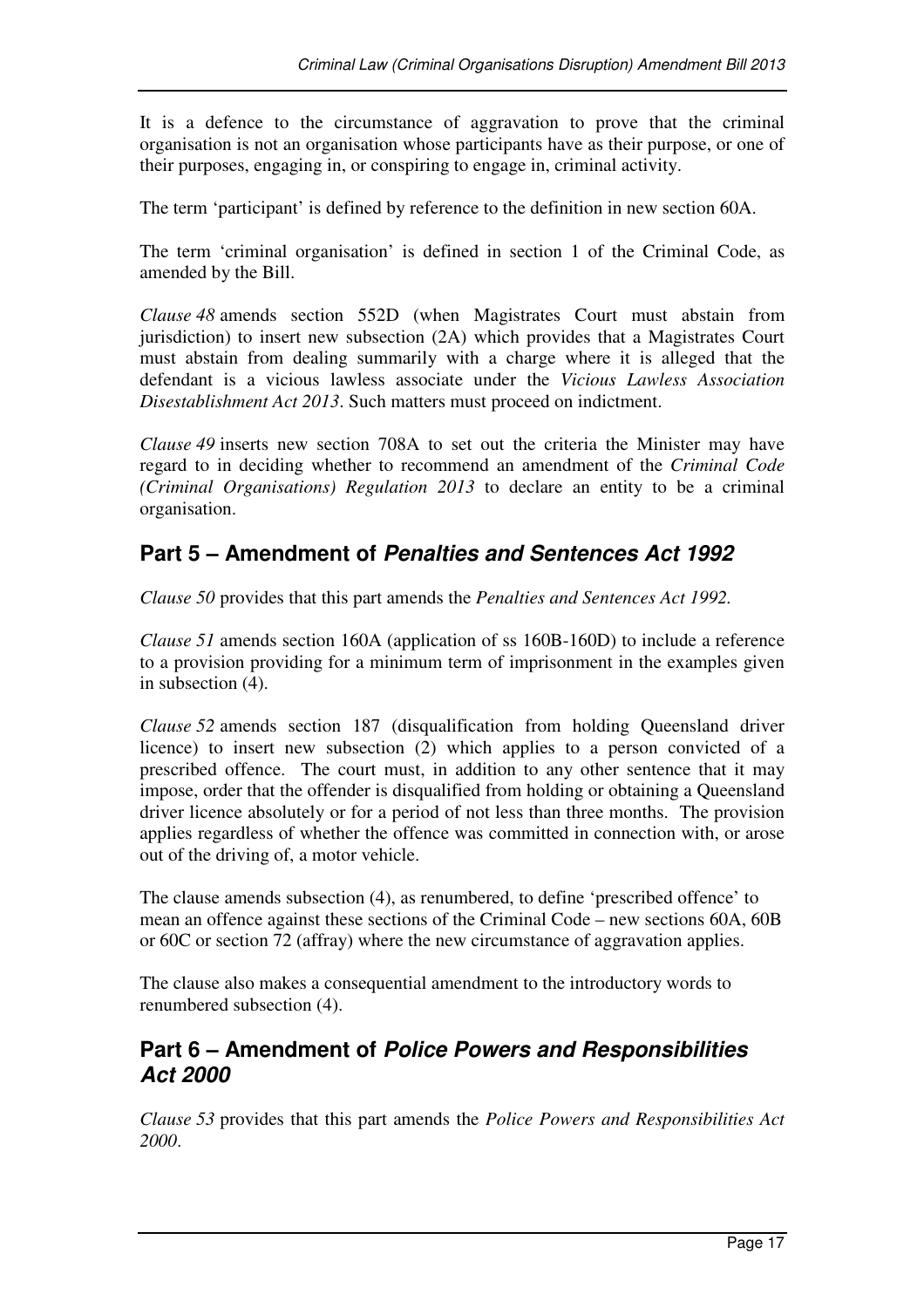*Clause 54* amends section 29 to provide police officers with the additional power to search a person without warrant if the police officer reasonably suspects the person is a participant in a criminal organisation.

*Clause 55* amends section 32 to provide that a prescribed circumstance for searching a vehicle without warrant includes circumstances where a police officer reasonably suspects the vehicle is being used by or is in the possession of a participant in a criminal organisation.

*Clause 56* amends section 40 to provide police officers with the additional power to require a person state their name and address if the person is a person mentioned in section 41(ba). If the person cannot provide evidence supporting the correctness of their name and address the person can be detained for a reasonable time at a police establishment to allow for the verification of the required particulars.

*Clause 57* amends section 41 to add to the prescribed circumstances in which a police officer can require a person to provide their name and address. The additional circumstances are when a police officer reasonably suspects the person is a participant in a criminal organisation or when a person is found by a police officer at a prescribed place or prescribed event as defined under section 60B of the Criminal Code.

*Clause* 58 amends section 42 of the Act to include under subsection  $42(1)(c)(i)$  the new chapter 4A of the Act.

*Clause 59* amends section 60 of the Act to include under subsection 60(3)(h) the new chapter 4A of the Act*.*

*Clause 60* amends the Act by inserting Chapter 4A.

*Chapter 4A Heading* 

The clause inserts the heading name of Chapter 4A.

#### *Part 1, Division 1*

The clause inserts Part 1 'Preliminary' and Division 1 'Interpretation'.

#### *Definitions*

The clause provides definitions contained in Chapter 4A. For example, the clause defines the term 'immobilise' which includes restricting the use of a motor vehicle by an immobilising device such as a wheel clamp or through the removal and confiscation of the motor vehicle's number plate.

#### *Meaning of criminal organisation offence*

The clause provides for the meaning of criminal organisation offence. Criminal organisation offences mean offences against section 60A, 60B, 60C or section 72(2) of the Criminal Code committed in relation to a motor vehicle. It also means an offence against section 754 of the Act if the driver is a participant in a criminal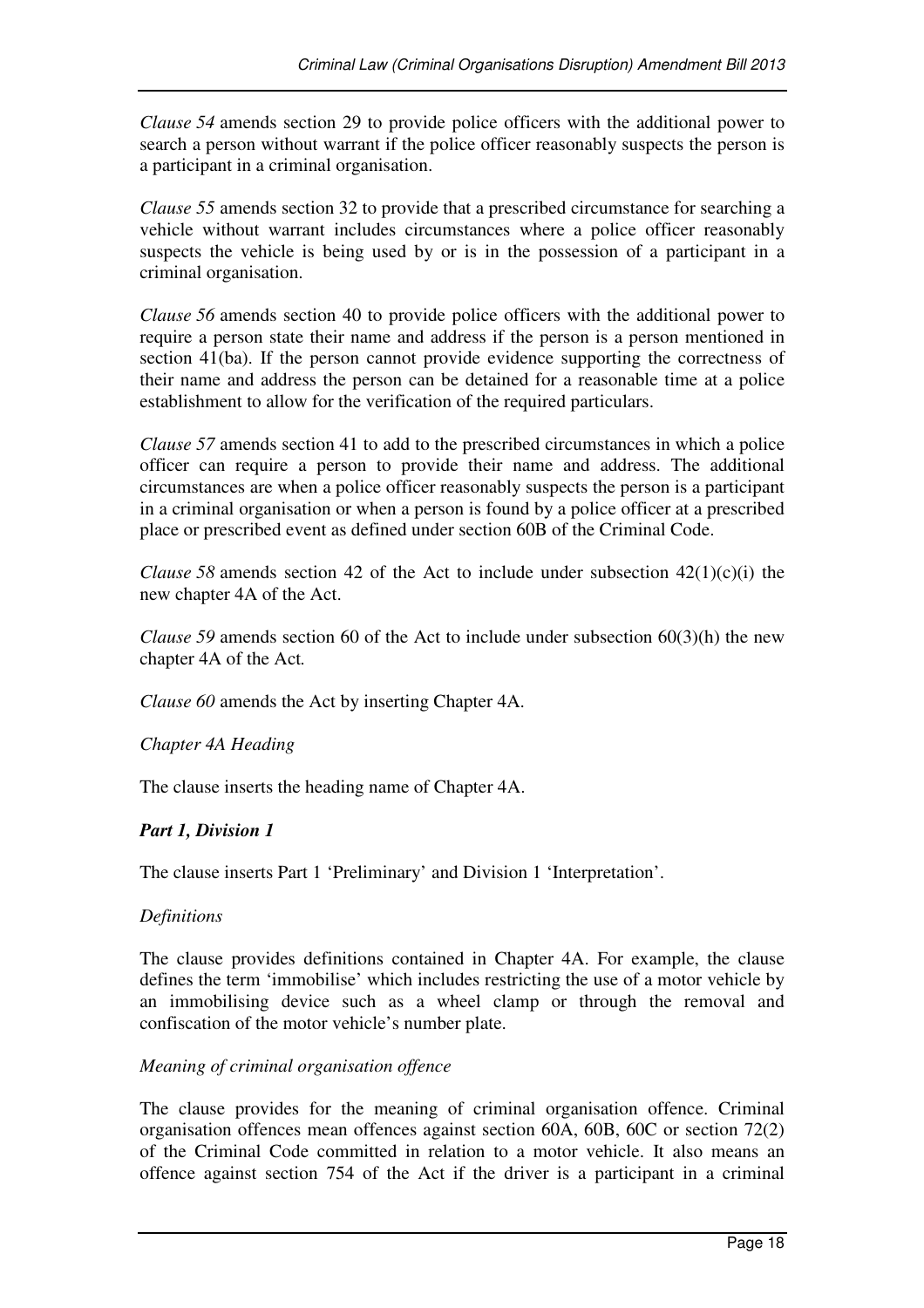organisation. The clause further provides a meaning for the term 'committed in relation to a motor vehicle'.

#### *References to motor vehicle*

The clause clarifies that any reference in the chapter to a motor vehicle includes a motorbike.

*When a person is charged for this chapter in relation to a criminal organisation offence* 

The clause applies where a proceeding for a criminal organisation participant is started against a person by notice to appear or arrest. If the proceeding is started by notice to appear the person is taken to have been charged with having committed the offence when the notice to appear is issued and served on the person. If the proceeding is started by arrest the person is taken to have been charged with having committed the offence when the person is arrested.

#### *Punishment under this chapter*

The clause provides that forfeiture of a motor vehicle is in addition to any other penalty that may be imposed on a person for the criminal organisation offence.

#### *Division 2*

The clause inserts Division 2 'Relationship with other legislation'.

#### *Relationship with other legislation*

The clause clarifies that nothing in this chapter affects the rights of a credit provider to repossess a motor vehicle under the National Credit Code and sell it.

#### *Part 2, Division 1*

The clause inserts Part 2 'Impounding motor vehicles and forfeiture of motor vehicles', Division 1 'Impounding powers and forfeiture of vehicles in particular circumstances'.

#### *Impounding motor vehicles for criminal organisation offence*

The clause provides that a police officer may impound a vehicle if the driver of the vehicle is charged with having committed a criminal organisation offence in relation to a motor vehicle. It further provides that a motor vehicle may be impounded until the end of proceedings for all charges of criminal organisation offences in relation to the motor vehicle. The section applies subject to Division 5 which relates to applications for release.

#### *Forfeiture of motor vehicles if driver found guilty of criminal organisation offence*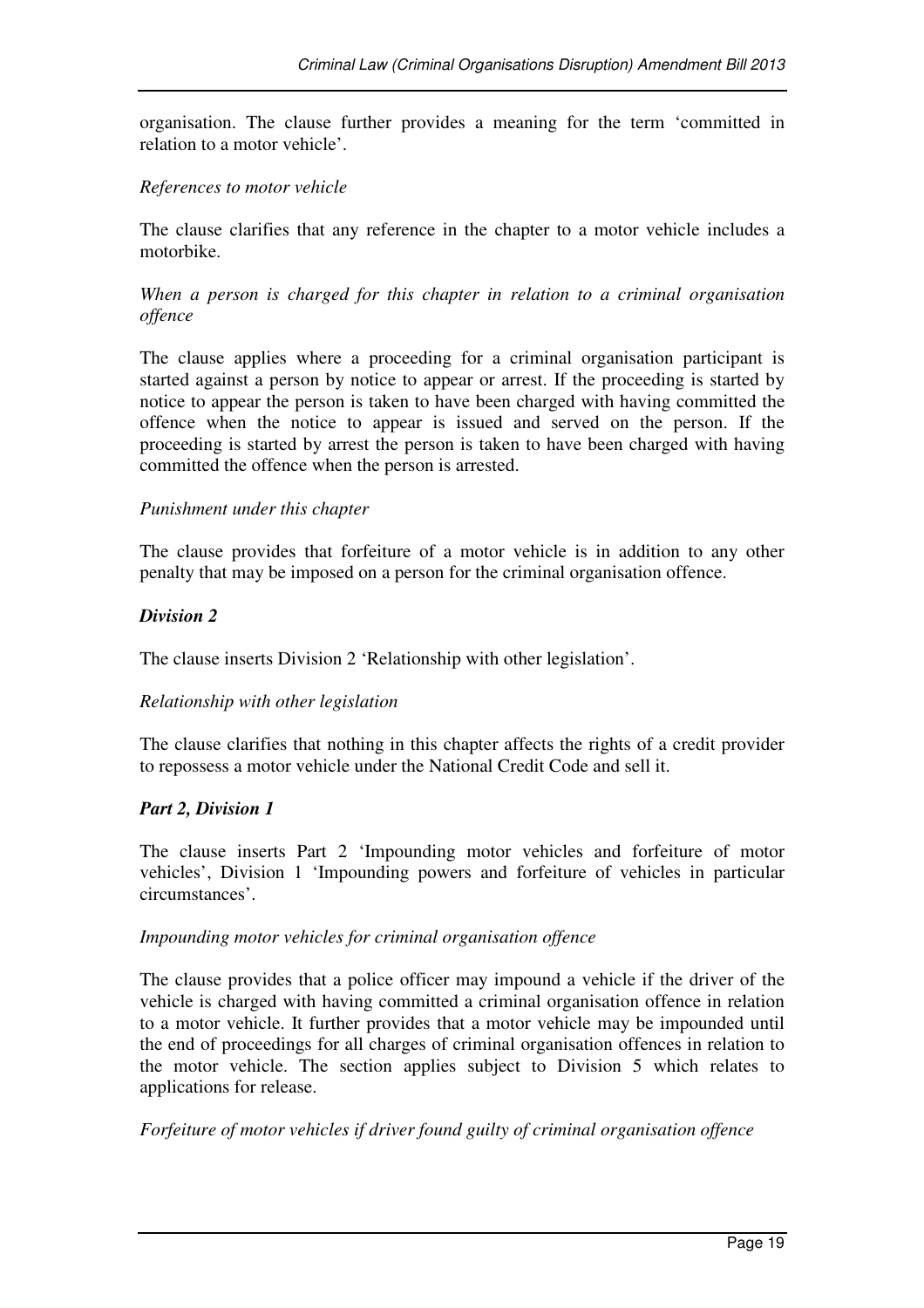The clause applies to a motor vehicle impounded in relation to a criminal organisation offence. It provides that the vehicle will be forfeited to the State upon a driver being found guilty of the criminal organisation offence. Further, any right of a person to enforce a security interest under the *Personal Property Securities Act 2009* (Cth) is extinguished unless the secured interest is against the State. This provision is subject to Division 5 which relates to applications for release.

Subsection 5 applies if before the driver of the motor vehicle is found guilty of the criminal organisation offence the motor vehicle is released under sections 123X, 123Z or 123ZB with a condition and the motor vehicle is later impounded or immobilised under section 123ZJ because of a breach of the condition. Subsection 5 states that subsection 2 (motor vehicle becomes property of the State) applies in relation to the motor vehicle as if the motor vehicle had not been released under sections 123X, 123Z or 123ZB.

#### *Division 2*

The clause inserts Division 2 'Immobilising powers'.

The clause inserts Subdivision 1 'Preliminary'.

#### *Immobilising powers*

The clause inserts Division 2 'Immobilising powers' which provides police with powers to immobilise a motor vehicle as a temporary measure until the motor vehicle is impounded.

#### *Purpose of Division*

The clause clarifies the purpose of the division is to provide for the keeping of a motor vehicle that is to be impounded at a place other than a holding yard before it is impounded under Division 1.

#### *References to impounding a motor vehicle*

The clause specifies that where context permits under the chapter a reference to impounding in relation to a motor vehicle includes a reference to immobilising the motor vehicle.

#### *Subdivision 2*

The clause inserts Subdivision 1 'Removal and confiscation of number plate powers'.

#### *Removal and confiscation of number plates*

The clause provides a police officer with the power to remove and confiscate number plates. It allows a police officer to remove and confiscate number plates attached to a motor vehicle if the officer decides it is appropriate for the motor vehicle to be kept at a place other than a holding yard before it is impounded under Division 1. The police officer may also attach a number plate confiscation notice to the motor vehicle. A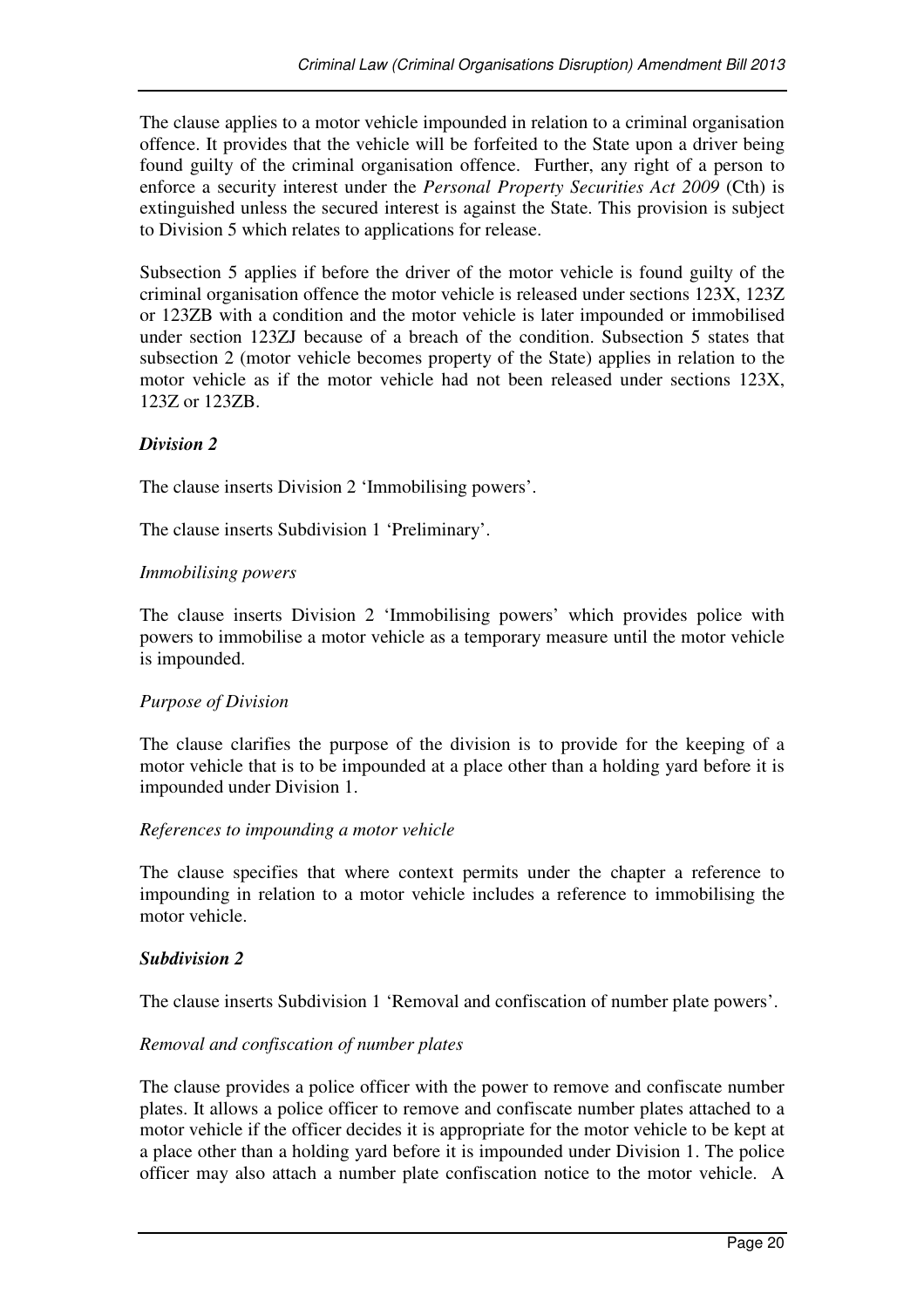motor vehicle to which a number plate confiscation notice is attached is prohibited from being operated from the day the notice is attached to the vehicle.

#### *Moving motor vehicle under confiscation notice*

The clause allows a motor vehicle bearing a number plate confiscation notice to be moved to a place authorised by a police officer where that vehicle may lawfully stand.

#### *Subdivision 3*

The clause inserts Subdivision 3 'Immobilising device powers'.

Subdivision 3 'Immobilising device powers' outlines the powers police officers have in immobilising a motor vehicle prior to impoundment.

#### *Power to attach immobilising device*

The clause allows a police officer to attach an immobilising device to a motor vehicle. A motor vehicle to which an immobilising device is attached is taken to be impounded from the day the device is attached to the vehicle.

#### *Division 3*

The clause inserts Division 3 'Vehicle production notices'.

This clause 'Vehicle production notices' outlines how police officers may require a person to produce a motor vehicle for immobilisation or impoundment under a vehicle production notice.

Section 123N (Power to require motor vehicle to be produced) allows a police officer to require by notice the owner or driver of a vehicle that may be impounded or immobilised to produce the vehicle at a stated time and place for the vehicle to be immobilised or impounded.

Section 123O (Impoundment starts when motor vehicle produced) provides that the motor vehicle is impounded when the motor vehicle is produced at the place stated in the notice.

Section 123P (Vehicle production notices generally) outlines that the vehicle production notice must state a date of production no later than the first business day occurring 5 business bays after the notice is given. This section allows the Commissioner to withdraw the notice under certain circumstances.

#### *Division 4*

The clause inserts Division 4 'General provisions relating to impounding motor vehicles'.

This division refers to general provisions about the impounding and immobilising of motor vehicles.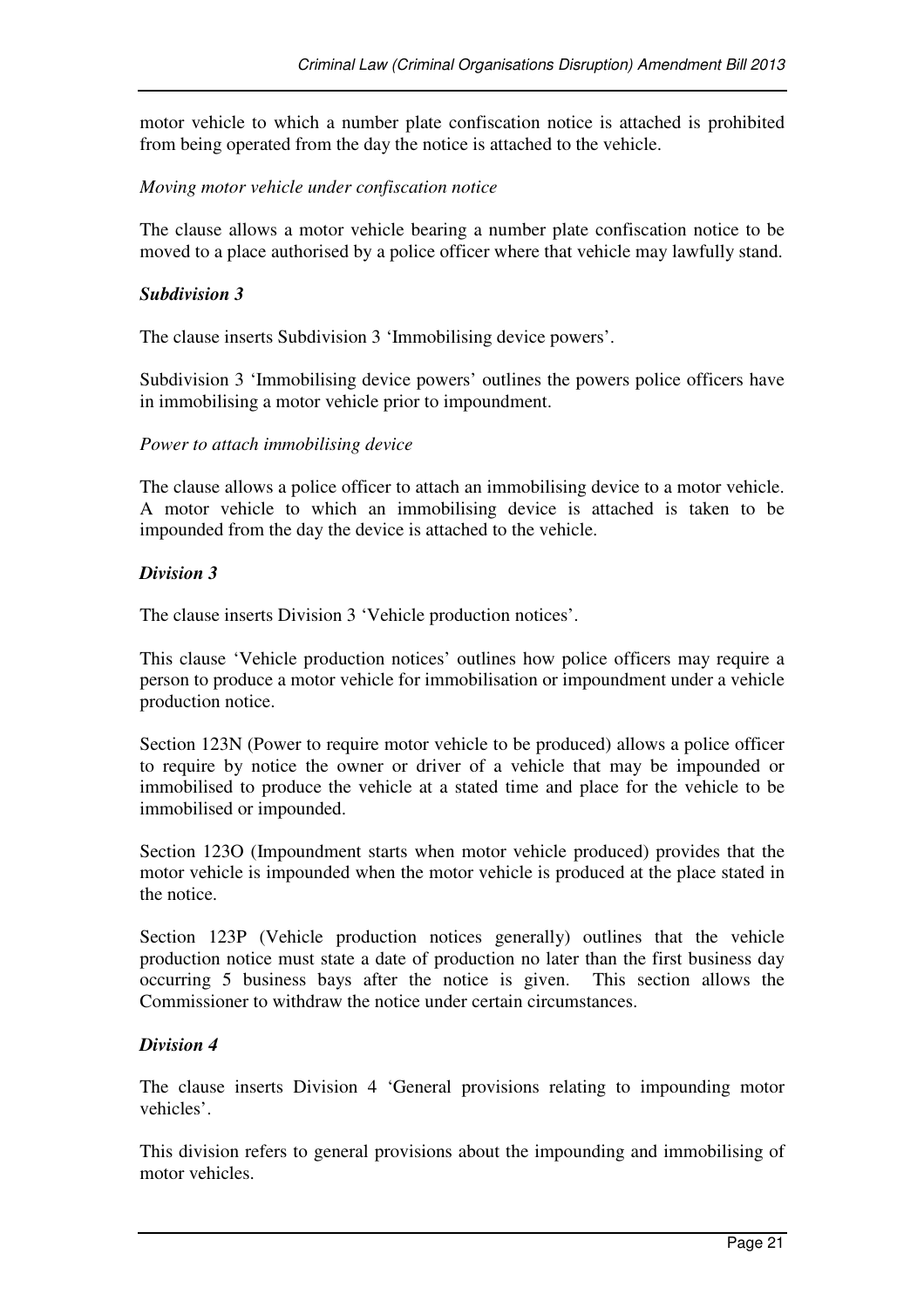This clause consolidates the powers a police officer may use in impounding a motor vehicle through relocating the obligation a police officer has to move a motor vehicle to a holding yard from its previous position.

#### *Release of motor vehicle in particular circumstances*

The clause obliges a police officer to return a motor vehicle to its owner if the vehicle is impounded and the vehicle is being unlawfully used, has been stolen or is a rental motor vehicle.

#### *Police officer may authorise tow*

This section authorises a police officer to arrange for either an impounded motor vehicle to be towed to a holding yard or a place.

#### *Impounding notice or immobilising notice*

The clause obligates police officers to provide an impounding notice or an immobilising notice to the driver of the motor vehicle as soon as reasonably practicable upon the vehicle being impounded or immobilised respectively. If the driver is not the owner or not the only owner of motor vehicle, these notices must be given to each other owner. Further, if the driver is a child, these notices must also be given to the child's parent or guardian.

This clause allows information to be contained in the impounding or immobilising notice to be prescribed under the Act.

#### *Division 5*

The clause inserts Division 5 'Other provisions relating to impounded motor vehicles'.

This division allows for the release of motor vehicles that are impounded after an application to the Commissioner has been made by an eligible person. The Commissioner may grant the application with or without conditions. If a person is aggrieved by the decision of the Commissioner, the person may appeal to the Court. The Court may confirm the Commissioner's decision or substitute another decision that it considers appropriate.

This division applies to a motor vehicle impounded under this chapter but does not apply to a motor vehicle registered under a transport Act in the name of an entity that was a declared criminal organisation when the criminal organisation offence for which the vehicle was impounded was committed.

Division 5 consists of four subdivisions. Subdivision 1 'Preliminary', contains section 123U (Definitions for div 5). This section defines an eligible person to mean an owner, usual driver or usual possessor of the motor vehicle. This section also prescribes the information that must be contained in an 'information notice' and a 'vehicle release notice'.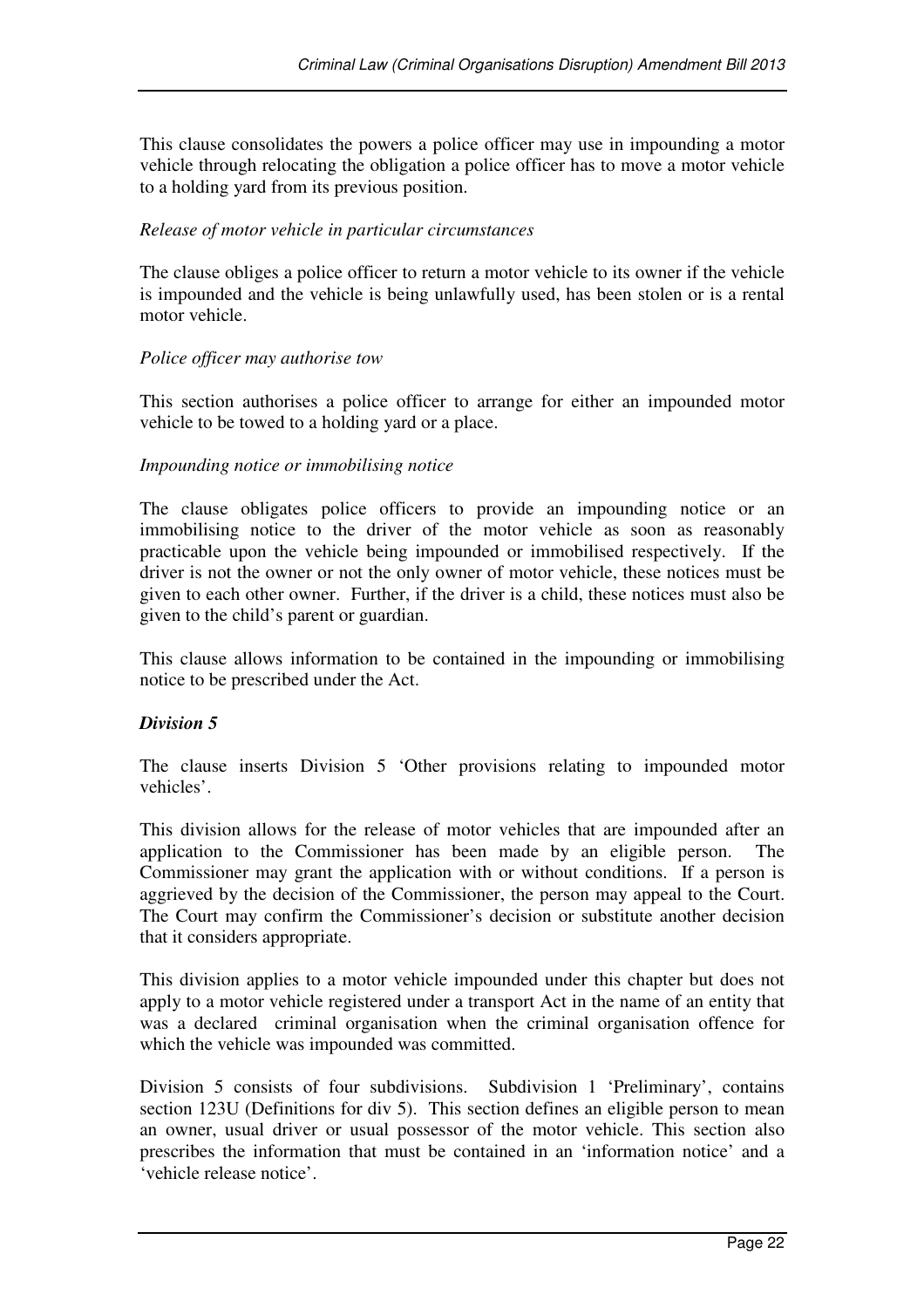Subdivision 2 'Application for release of impounded motor vehicle', outlines the grounds upon which applications for the release of impounded motor vehicles may be sought. These grounds are:

- severe hardship, either physical or financial;
- the prescribed offence happened without the owner's consent and was committed by a person other than the owner, usual driver or usual possessor of the motor vehicle; or
- the offences causing the impoundment have been rectified. For example the driver is found not guilty of the relevant offence or the offender is not a participant in a criminal organisation for a relevant offence in section 123B(1)(b) or (c).

Applications must be in the approved form and be supported by enough information to enable the Commissioner to decide the application. The Commissioner must, if reasonably practicable, decide the application within 5 business days of receiving the application and other documents required to support the application.

If the Commissioner is satisfied:

- that refusing to grant the application would cause severe financial or physical hardship to the applicant or their family;
- the relevant prescribed offence happened without the consent of the owner and was committed by a person other than the owner, usual driver or usual possessor of the motor vehicle;
- the relevant criminal organisation offence has been rectified; or
- there were not reasonable grounds to impound the motor vehicle

the Commissioner must then give the applicant a vehicle release notice for the motor vehicle.

The vehicle release notice contains important information including:

- the decision made by the Commissioner;
- any conditions to which the release of the vehicle is subject; and
- the time and date when the impoundment of the vehicle ends.

Section 123ZC (Impoundment ends if application for release of motor vehicle granted) provides that the impoundment of a motor vehicle ends upon the Commissioner granting an application.

If the Commissioner refuses to grant the application the Commissioner must give the applicant an information notice outlining:

- the decision made by the Commissioner;
- the reasons for the decision;
- that the person to whom notice is given may appeal against the decision; and
- how the person may appeal.

Subdivision 3 'Appeals', outlines how a person aggrieved by a decision of the Commissioner may appeal. A decision made by the Commissioner includes a condition imposed upon the release of a motor vehicle.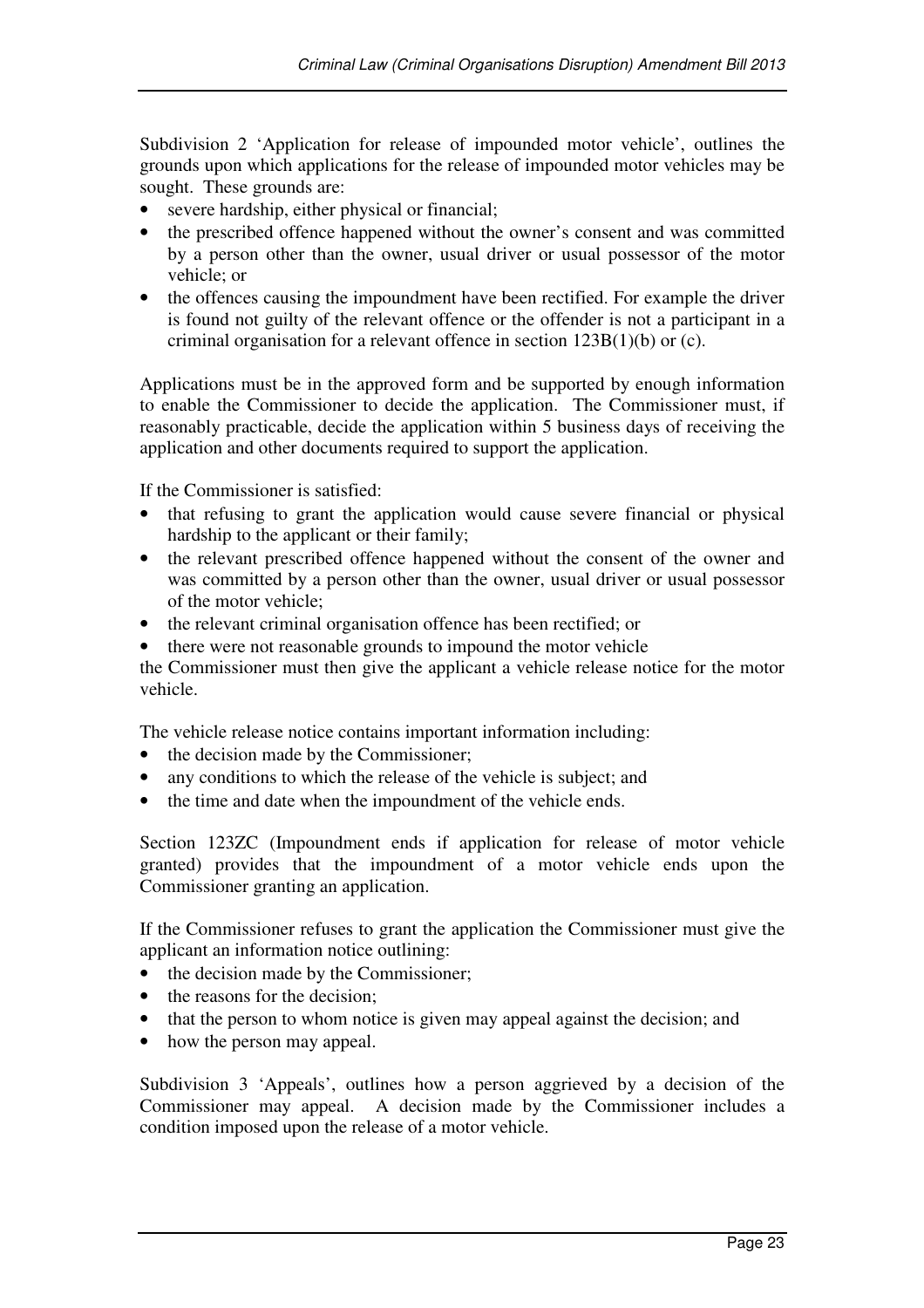Section 123ZE (How to start appeal) provides that an appeal is started through filing a notice to appeal with the clerk of the Magistrates Court within 28 days of the appellant being given an information notice. A copy of the notice must be served on other persons entitled to appeal against the decision made by the Commissioner. The notice of appeal must fully state the grounds upon which the appeal is relied upon.

Section 123ZF (Effect of appeal on decision) outlines that starting an appeal does not affect the operation of a decision made by the Commissioner. For example, starting an appeal will not affect the impoundment of a motor vehicle if the Commissioner has refused to grant the application. However, this section does allow the court to make an order staying the operation of the decision being appealed against until the appeal is decided.

Section 123ZG (Commissioner has right of appearance) provides the Commissioner has a right of appearance and to be heard before the court under an appeal under this subdivision.

Section 123ZH (Hearing procedures) provides an appeal must be decided on the evidence before the Commissioner, however the Court may order that the appeal be heard afresh, in whole or part.

Section 123ZI (Powers of Magistrates Court) provides that a Court may confirm the Commissioner's decision or set it aside and substitute another decision.

Subdivision 4 'Miscellaneous', outlines how a motor vehicle can be impounded if the Commissioner grants an application for release with a condition and the condition is breached.

Section 123ZJ (Power to take certain action if breach of condition) allows a police officer to re-impound a motor vehicle that has been released under this Division if it is being used contrary to conditions imposed upon its release. The vehicle may be reimpounded for the remainder of the period for which the vehicle would have been impounded starting from the day on which the condition was breached.

#### *Part 3*

The clause inserts Part 3, 'Offences' **s**ections 123ZK to 123ZR.

The clause inserts a number of offence provisions to ensure that criminal organisation offences are enforceable. These offences are:

- Section 123ZK (Offence to remove vehicle from holding yard);
- Section 123ZL (Failure to comply with requirement to produce motor vehicle);
- Section 123ZM (Offence to operate vehicle to which number plat confiscation notice attached);
- Section 123ZN (Offence to remove, tamper with or modify number plate confiscation notice);
- Section 123ZO (Offence to tamper with, remove or modify immobilising device);
- Section 123ZP (Offence to operate motor vehicle if immobilising device unlawfully removed, tampered with or modified);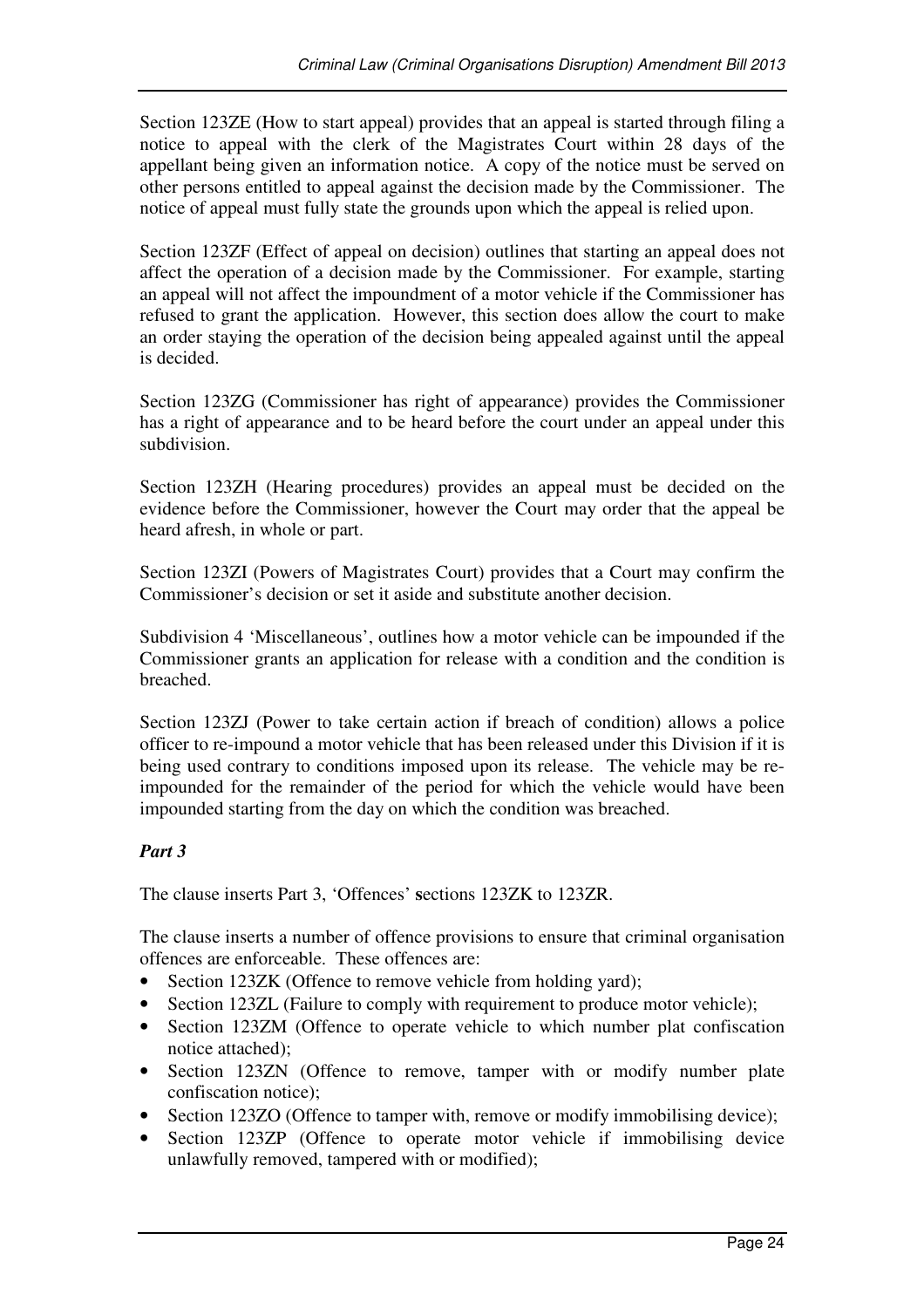- Section 123ZQ (Offence to breach condition made on release of motor vehicle); and
- Section 123ZR (Offence to modify, sell or dispose of motor vehicle subject to vehicle production notice given under section 123M.

A defendant who commits any of these offences faces a maximum penalty of 40 penalty units unless the defendant has a reasonable excuse.

#### *Part 4*

The clause inserts Part 4 'Other provisions', Division 1 'Liability for cost of impounding'.

#### *State's liability to pay costs of impounding*

The clause explains when the State will be liable to pay costs for removing and keeping a motor vehicle under section 123ZS.

#### *Liability to pay costs of impounding- adult driver*

The clause explains an adult driver's liability to pay costs for removing and keeping a motor vehicle under section 123ZT.

#### *Liability to pay costs of impounding- child driver*

The clause explains a child driver's liability to pay costs for removing and keeping a motor vehicle under section 123ZU. The clause further provides for a court to call on the child's parent to show cause why they should not pay the costs of removing and keeping the vehicle where it considers the child does not have capacity to pay.

#### *Payment of costs if motor vehicle not recovered*

The clause explains that if persons become entitled to recover a motor vehicle and fail to collect it the person will be liable for the costs of keeping the motor vehicle for each day after the period for impounding ends.

#### *Registration of costs under State Penalties Enforcement Act 1999*

The clause applies if a person who is liable to pay costs under section 123ZU(11) fails to pay the costs. The Commissioner may give particulars of the costs to the registrar under the *State Penalties Enforcement Act 1999*.

#### *Division 2* **Release of impounded vehicle**

The clause inserts Division 2 'Release of impounded vehicle'.

#### *Release of motor vehicle if driver found not guilty*

The clause states, subject to subsections 3 and 4, that if a driver is found not guilty of a criminal organisation offence or a proceeding is discontinued, the motor vehicle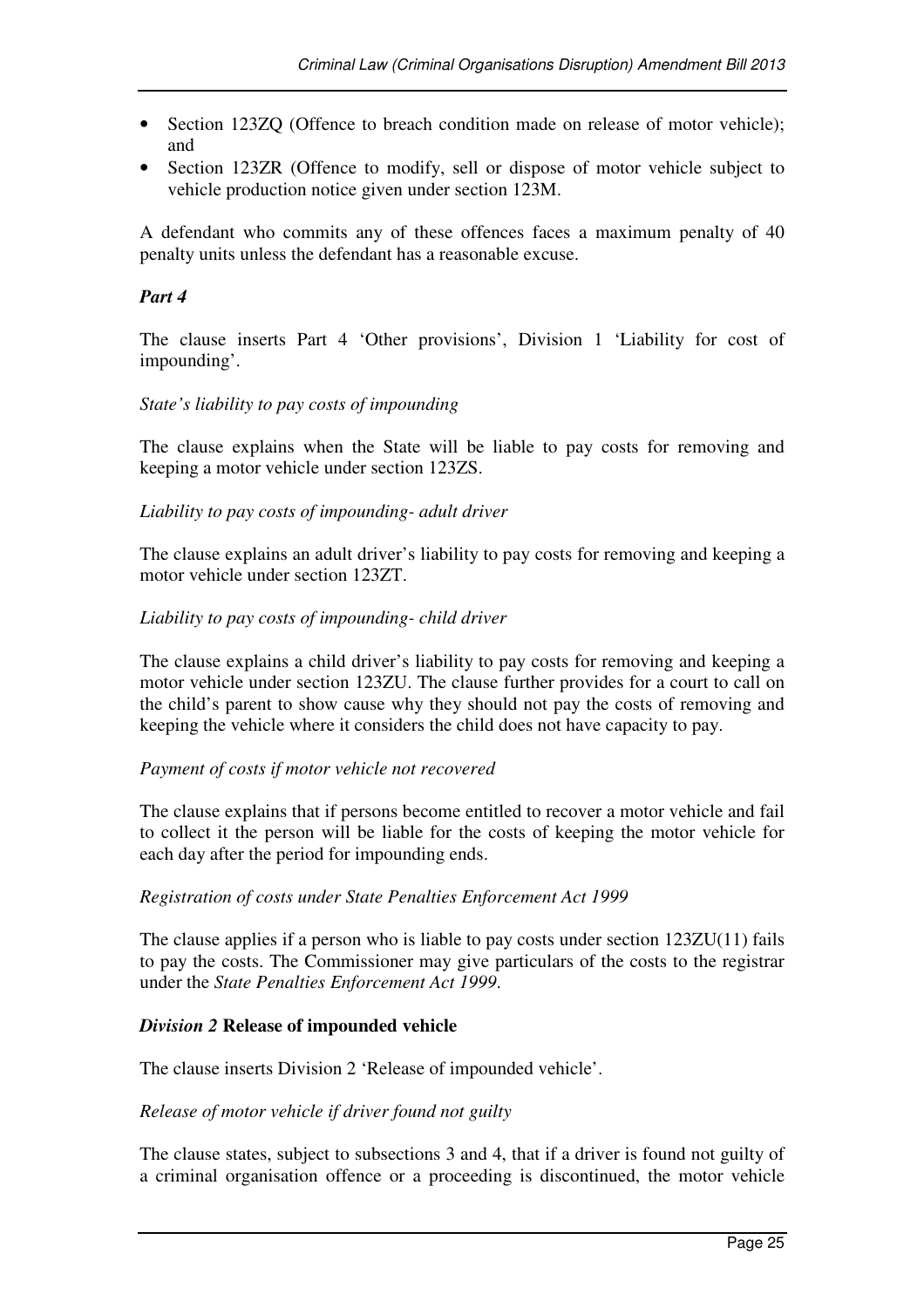must be released to the owner as soon as reasonably practicable. This clause provides that a vehicle must be released unless another criminal organisation offence or prescribed offence for which the vehicle may be impounded under chapter 4 applies in relation to the motor vehicle.

#### *Division 3*

The clause inserts Division 3 'Sale, transfer or disposal of impounded, immobilised or forfeited motor vehicle'.

#### *Sale of motor vehicle if not recovered after impounding ends*

The clause allows for the administrative forfeiture of motor vehicles in certain circumstances. This clause applies if within 30 days after a period of impoundment ends the owner of the motor vehicle does not recover the vehicle or after making reasonable inquiries a police officer cannot find out who owns the motor vehicle. The clause allows the Commissioner to dispose of a motor vehicle including through the sale of the vehicle. Notice of the proposed sale or disposal must be given to the owner, if name and address of the owner is known. Notice must also be given by making the information about the proposed sale of the motor vehicle available on the police service website.

#### *Sale of impounded motor vehicle if driver fails to appear*

The clause applies if a court orders a warrant to be issued for the arrest of the driver because they have failed to appear in court in relation to the charge for the criminal organisation offence. On the warrant being issued the vehicle is taken to have been forfeited to the State. The clause allows the Commissioner to dispose of a motor vehicle including through the sale of the vehicle. Notice of the proposed sale or disposal must be given to the owner, if the name and address of the owner is known. Notice must also be given by making the information about the proposed sale of the motor vehicle available on the police service website.

#### *Disposal of forfeited motor vehicle*

The clause provides that the Commissioner may dispose of a motor vehicle forfeited to the State under this chapter in the way the Commissioner considers appropriate, including by selling it.

#### *Applications of proceeds of sale*

The clause applies if the Commissioner decides to sell a motor vehicle under section 123ZY, 123ZZ or 123ZZA. The proceeds of sale will go to consolidated funds if the owner was the driver issued with a fail to appear warrant as mentioned in section 123ZZ. Otherwise, the owner is eligible to receive the proceeds of sale pursuant to this section provided they are not the person subject of a warrant mentioned in section 123ZZ, the usual driver or usual possessor of the vehicle.

#### *Compensation for disposal of motor vehicle if driver found not guilty etc.*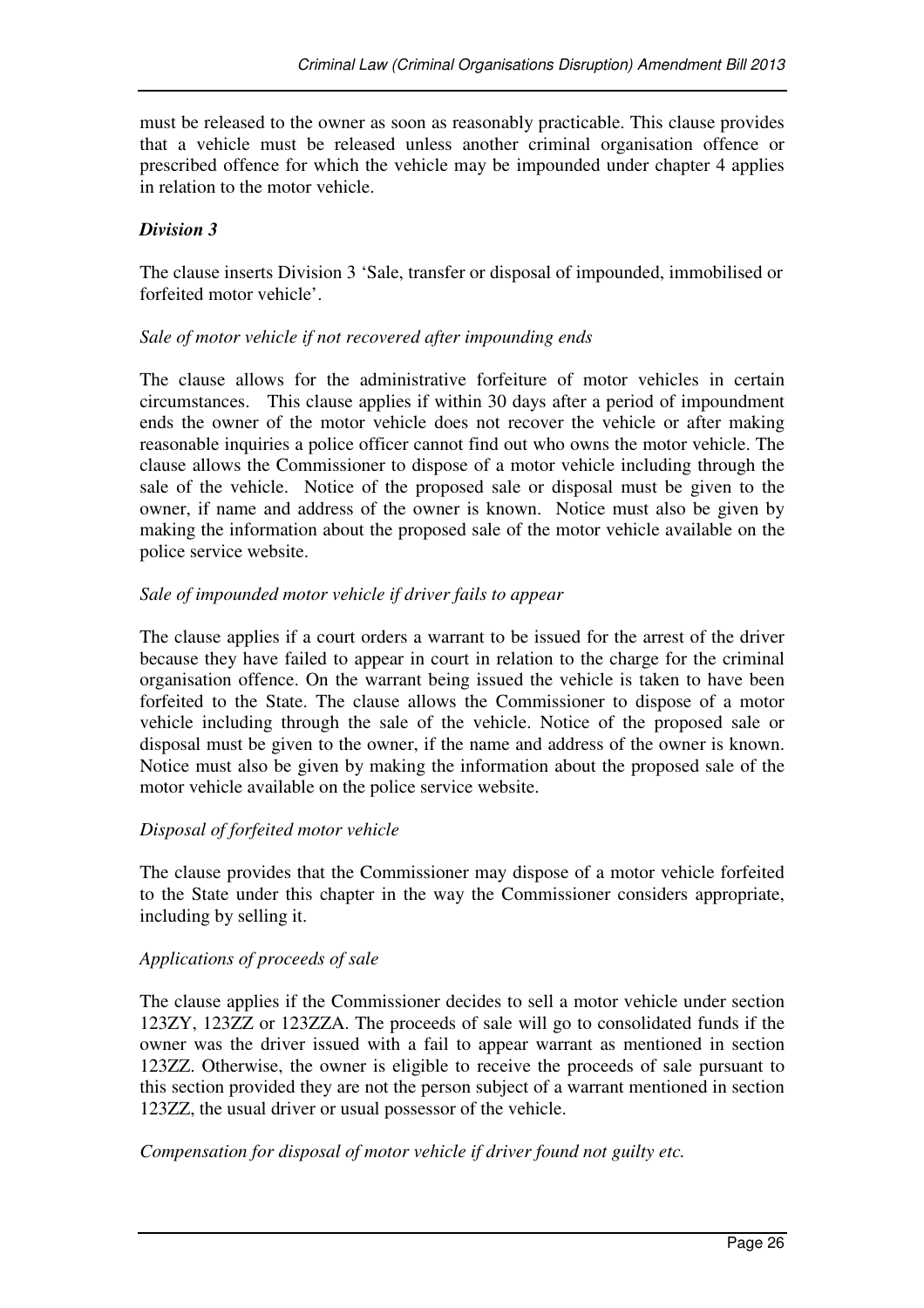The clause allows compensation to be paid to an owner of a motor vehicle which has been disposed of by the Commissioner and the driver is later found not guilty of a criminal organisation offence or the proceedings are discontinued. In accordance with the existing compensation regime under the Act, the Minister decides the amount of compensation and a person dissatisfied with this decision may appeal to a Court within 28 days.

#### *Division 4* **Other provisions**

The clause inserts Division 4, 'Other provisions'.

#### *Protection from liability*

The clause provides that a police officer, acting in good faith and without negligence, is not liable for any damage, loss or depreciation to an impounded motor vehicle. Further a police officer who signs a towing authority for a vehicle is not liable for any damage, loss or depreciation to the motor vehicle whilst it is moved or kept in a holding yard.

#### *Third party protection*

The clause extends the third party protections certain persons have in forfeited motor vehicles. Persons who may rely on this section are extended to include persons who have an interest in a motor vehicle forfeited under a criminal organisation offence other than the defendant. These persons may apply to a court which may order the State:

- transfer the motor vehicle to the applicant if the motor vehicle is still vested in the State; or
- pay the applicant the value of their interest in the motor vehicle after taking into account any amount paid to the holder of a registered security interest if the motor vehicle is no longer vested in the State.

This application must be made before the end of six months starting on the day the motor vehicle became the property of the State unless the determining court gives leave.

#### *Delegation-commissioner*

The clause clarifies that the Commissioner may delegate his powers under this division to a police officer of at least the rank of Inspector.

*Clause 61* amends section 150 to include a reference to chapter 4A.

*Clause 62* amends section 156 to include a reference to chapter 4A.

*Clause 63* amends section 686 to include a reference to chapter 4A.

*Clause 64* amends section 754 to specify the mandatory minimum penalty when a driver fails to stop a motor vehicle when directed to do so by a police officer. The mandatory minimum penalty is 50 penalty units or 50 days imprisonment wholly